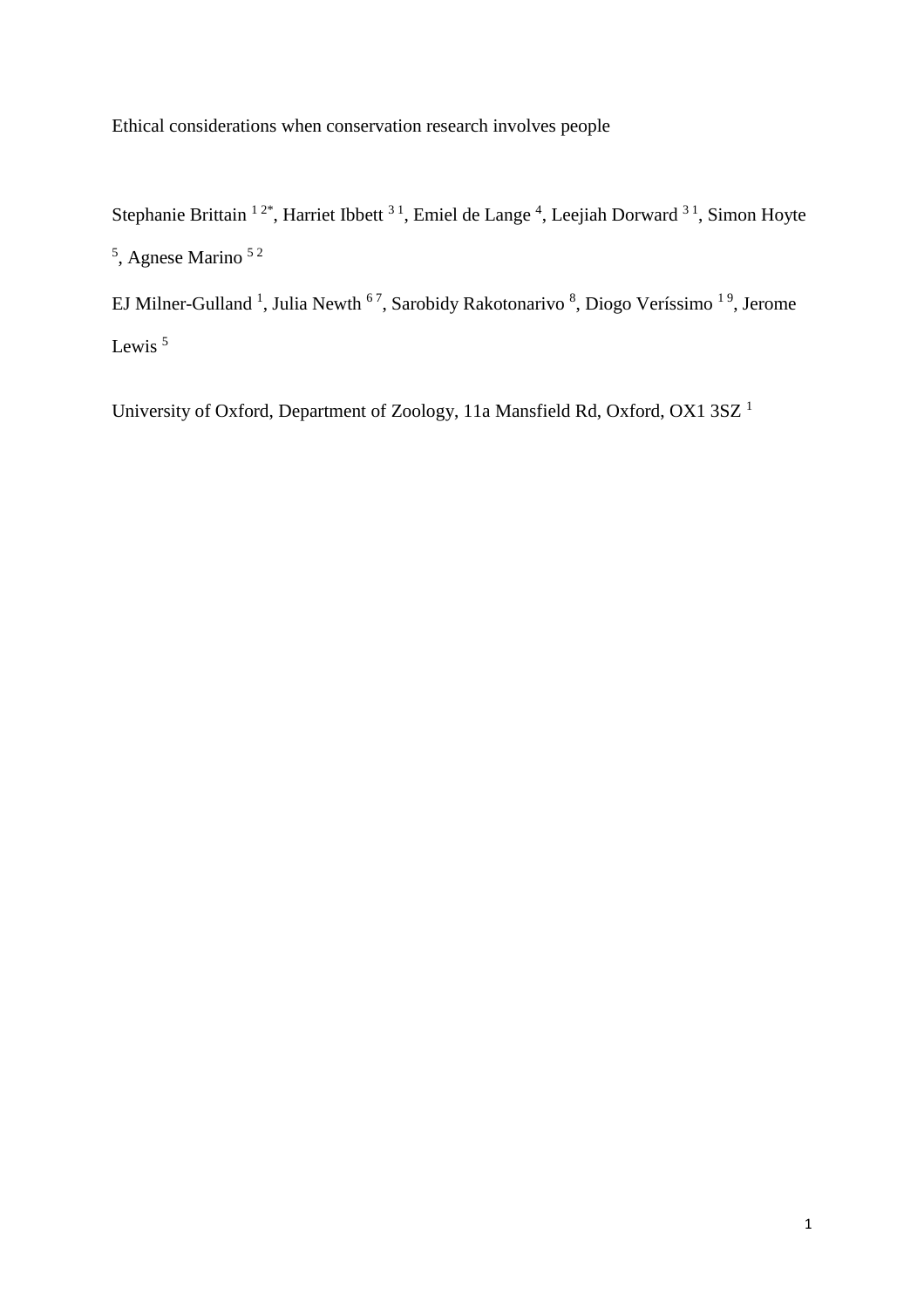Institute of Zoology, Outer Cir, London NW1 4RY, UK  $^2$ School of Natural Sciences, Bangor University, Bangor LL57 2DG, UK <sup>3</sup> University of Edinburgh, Old College, South Bridge, Edinburgh EH8 9YL, UK <sup>4</sup> University College London, Gower St, Bloomsbury, London WC1E 6BT, UK <sup>5</sup> Environment and Sustainability Institute, College of Life and Environmental Sciences, University of Exeter, Penryn Campus, Cornwall, UK <sup>6</sup> Wildfowl and Wetlands Trust, Slimbridge, Glos GL2 7BT, UK <sup>7</sup> University of Stirling, Biological & Environmental Sciences, FK9 4LA, UK <sup>8</sup> San Diego Zoo Global, 2920 Zoo Dr, San Diego, CA 92101, USA <sup>9</sup> \*email stephanie.brittain@zoo.ox.ac.uk **Running head:** Engaging with ethics **Keywords:** institutional review boards, power dynamics, values, legacy, social science,

reflexivity, fieldwork

**Article Impact Statement:** Researchers must go beyond formal ethical protocols to protect participants, researchers, and the integrity of conservation research.

# **Abstract**

Social science is becoming increasingly important in conservation, with more studies involving methodologies that collect data from and about people. Conservation science is a normative and applied discipline designed to support and inform management and practice. Poor research practice risks harming participants and, researchers, and can leave negative legacies. Often, those at the forefront of field-based research are early-career researchers, many of whom enter their first research experience ill-prepared for the ethical conundrums they may face. We drew on our own experiences as early-career researchers to illuminate how ethical challenges arise during conservation research that involves human participants.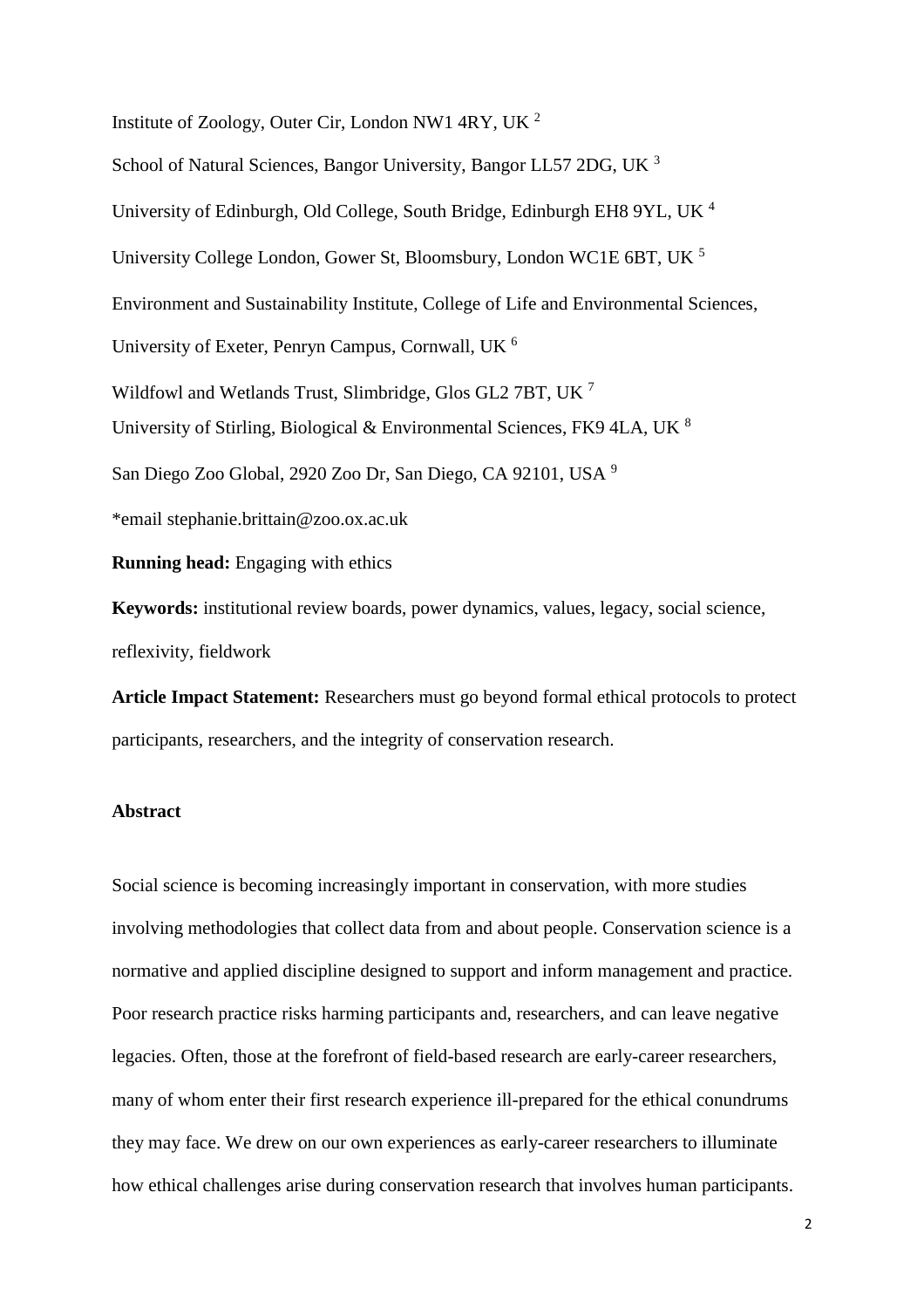Specifically, we discuss ethical review procedures, conflicts of values, and power relations, and provide broad recommendations on how to navigate ethical challenges when they arise during research. In particular, we recommend that researchers engage with the process of reflexivity to help navigate ethical challenges when they arise during research, encourage greater engagement with ethical review processes and highlight the pressing need to develop ethical guidelines for conservation research that involves human participants. Such guidelines must be accompanied by the integration of rigorous ethical training into conservation education. We believe our experiences are not uncommon and can be avoided and hope to spark discussion to contribute to a more socially just conservation.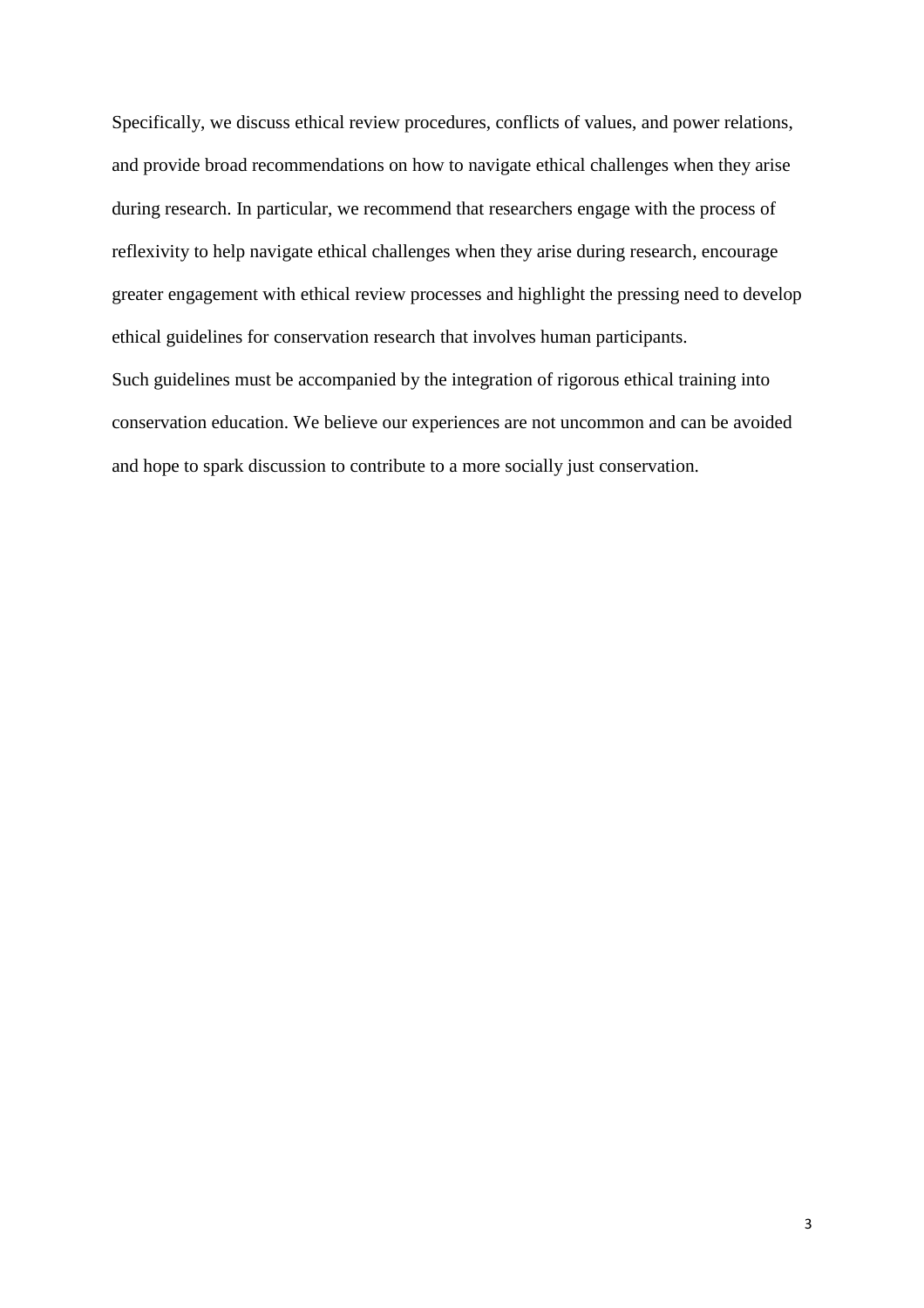#### **Introduction**

Many environmental changes, including biodiversity loss, are anthropogenic (Schultz 2011; Tilman et al. 2017). Thus, conservationists increasingly draw on the social sciences to better understand these changes and improve outcomes in conservation policy and practice (Mascia et al. 2003; St John et al. 2010; Sandbrook et al. 2013). Since its origins, conservation science has been a disciplinarily and methodologically complex field that incorporated elements of philosophy and the social sciences (Soule 1985), yet traditionally the field is rooted in natural sciences and dominated by biological and ecological epistemologies (Bennett et al. 2017). The recent shift toward interdisciplinarity represents a substantial refocus. However, the formal training received by conservation scientists remains largely unchanged (Fox et al. 2006; Bennett et al. 2016). Because of fundamental differences in the way natural and social science research is conducted, conservationists can find themselves ill-prepared for the methodological and ethical challenges that arise during social research (St John et al. 2014, 2016).

Much conservation research that involves collecting data from people is conducted by nonlocal researchers in social and cultural contexts that differ significantly from their own (Lunn 2014; Kiik 2019). Such contexts may pose a range of ethical dilemmas (Minteer & Collins 2005), particularly when researchers experience situations that cannot be easily resolved using their own cultural norms (de Laine 2000). As a normative and applied discipline, conservation research often aims to support and inform conservation practice and is undertaken by a range of actors, each guided by different agendas and values, but with a shared objective of conserving biodiversity. Yet, this objective may not be perceived or experienced positively by others. Failure to recognize this may compromise the well-being of participants, researchers, and success of the research (Palmer et al. 2014).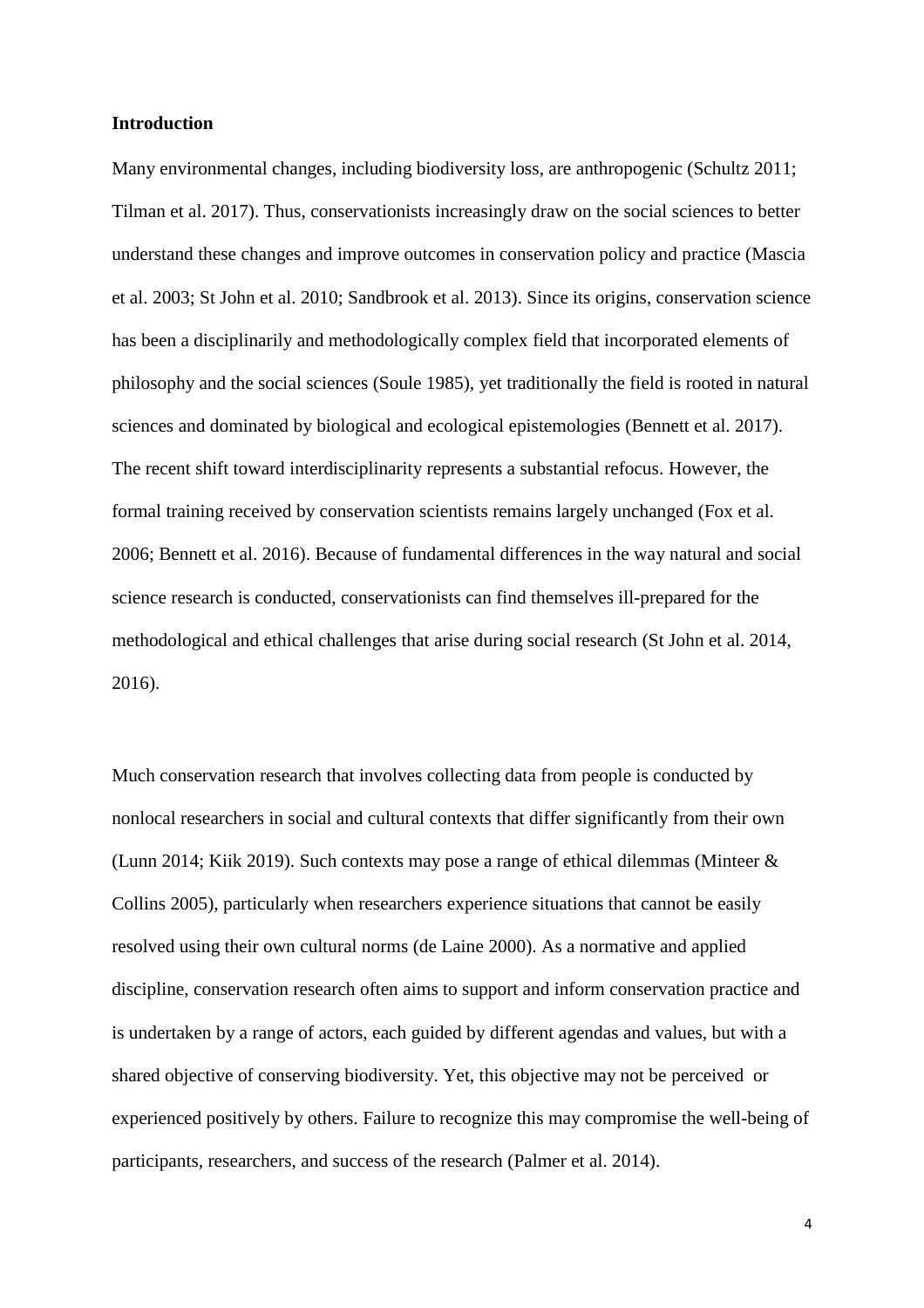In some countries with settler or colonial histories, conservation may still be perceived as a colonial imposition (Kiik 2019). Conservationists have been criticized for overlooking local techniques for sustaining biodiversity (Lewis 2016) and for poor partnership with stakeholders. Conservation researchers may mistakenly see themselves as neutral parties shielded by the objectivity of science (Redpath et al. 2013). In reality they are stakeholders with interests and goals that may conflict with those of other actors (e.g. Fairhead et al. 2012; Lewis 2016). Failing to acknowledge this, risks reinforcing harmful power dynamics, perpetuating historical injustices, and increasing tension between stakeholders (Peluso 1993). As a sector, conservation is rightly experiencing growing scrutiny; actors are increasingly asked to ethically justify their actions (Robinson 2011; Newing & Perram 2019).

Reflecting its roots in the natural sciences, research ethics in conservation has generally focused on the treatment of animal, rather than on the ethics of research involving people (Minteer & Collins 2005; Wallach et all 2018; Hayward et al. 2019). Yet, researchers have moral, pragmatic, and legal obligations to protect participants from harm and should always consider the potential effects of their activities during and after research (Aluwihare-Samaranayake 2012). Usually, ethical review boards (ERBs) assess the ethical robustness of academic research (Speiglman & Spear 2008). However, not all conservation researchers have access to ERBs (St John et al. 2016), and not all ERBs are well placed to assess the ethical issues specific to conservation research. Where guidance is inadequate, inappropriate, or nonexistent, human research ethics risks falling through "institutional and scholarly cracks" (Minteer & Collins 2005). Despite calls for a stronger focus on interdisciplinary ethical inquiry to support conservationists in their decision-making (Minteer & Collins 2005), little has changed, and safeguards implemented to protect human participants remain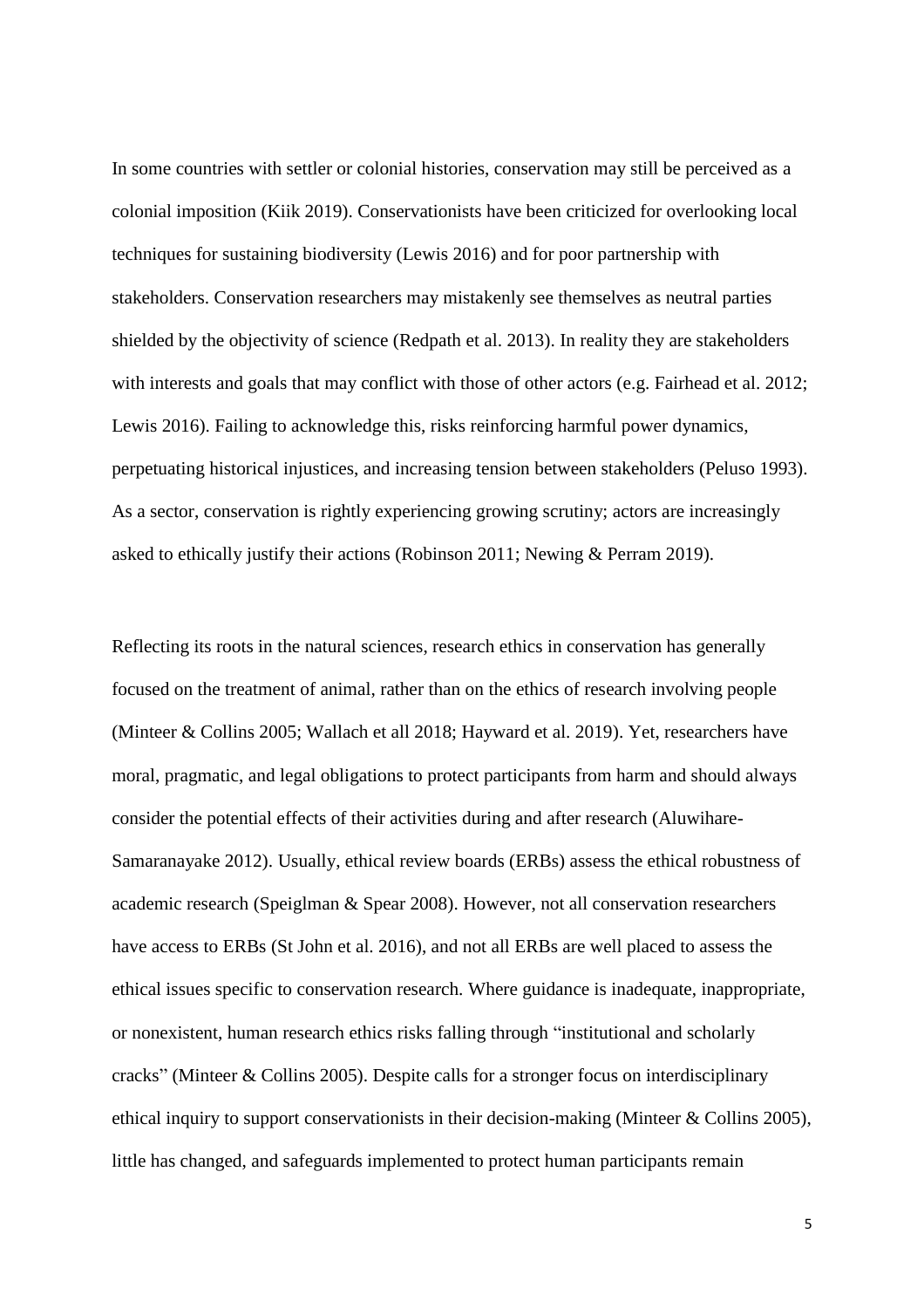underreported in conservation publications (Ibbett & Brittain 2019).

We are early-career researchers and gather data from and about people. We argue it is not unusual for early-career conservation researchers to find their protocols reviewed by and research supervised by those without recent field experience, experience in social research, or experience in relevant cultural contexts. Unlike other subjects that involve human-focused research (e.g., anthropology, human geography), in-depth ethics training is rarely included in conservation curricula (Saltz et al. 2018). It is morally right to consider ethics in one's research, regardless of the benefits for conservation. Yet, we believe the deficit in training, guidance, and reflection that permeates conservation poorly equips researchers to work with human subjects.

In July 2018, 11 early-career conservation researchers from different research institutions within the first eight years of their post-graduate careers convened for a workshop. Discussions were facilitated by J.L., an anthropologist. Participants had a range of disciplinary backgrounds from the natural and social sciences and researched topics such as conservation conflict, behavior change, illegal resource use, and local indigenous knowledge. Participants had field experience in Brazil, Cambodia, Cameroon, the Democratic Republic of Congo, Italy, Madagascar, Russia, and Tanzania.

Prior to the workshop, we anonymously gathered case studies of ethical dilemmas experienced by workshop participants and members of the Interdisciplinary Centre for Conservation Science at University of Oxford. We used these case studies to generate discussion regarding the ethical challenges commonly encountered during conservation research involving people (Table 1). We documented our discussions, explain why this topic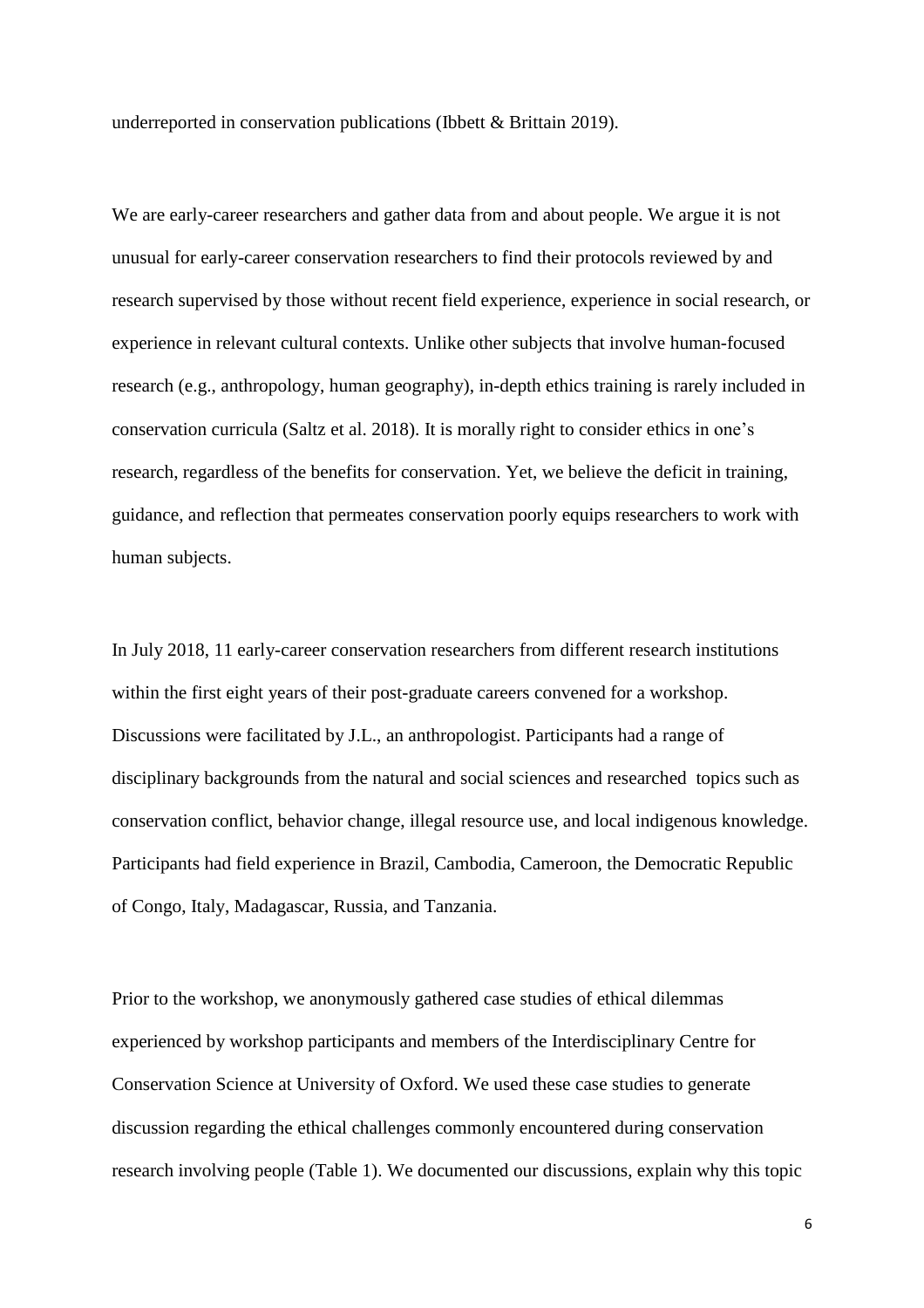requires urgent consideration, and outline measures to improve conservation research that involves human participants. We exemplify why these challenges demand our consideration and outline the measures we believe are urgently required to improve conservation research that involves human participants. Multiple domains of ethics exist and ethical debate extends beyond the issues discussed here (Minter & Collins 2005). Moreover, academic research in particular represents only a small part of conservation activities and conservation as a whole is rife with ethical challenges. We restricted our discussion to human research ethics only because this represents our expertise and because we believe this topic requires urgent attention from conservationists. While we focus solely on social research methods, our discussion is broadly applicable to any researcher who uses methods that interact -with people. For example, our discussions also apply to those who capture images of people (accidentally or intentionally) via camera traps.

#### **Institutional Ethical Responsibilities**

Today, gatekeepers of research practice, including research institutions, donors, academic societies, and journals, increasingly mandate the use of ERBs for all research involving human subjects (Speiglman & Spear 2008). Primarily embedded in universities and large research institutions, ERB members are typically researchers from a range of disciplines. Their principal task is to ensure research 'protect[s] the dignity, rights and welfare of research participants' (Dyer & Demeritt 2009; ESRC 2015). Researchers submit protocols to ERBs prior to commencing research, which are assessed to ensure they conform to the institutions' ethical standards. Emphasis of an ERB is on the behavior of researchers toward research participants and revolves around principles such as informed consent, do no harm (whereby researchers protect 'the safety, dignity or privacy of the people with whom they work' [AAA 2009]), and rights to privacy, anonymity, and confidentiality (Vanclay et al. 2013).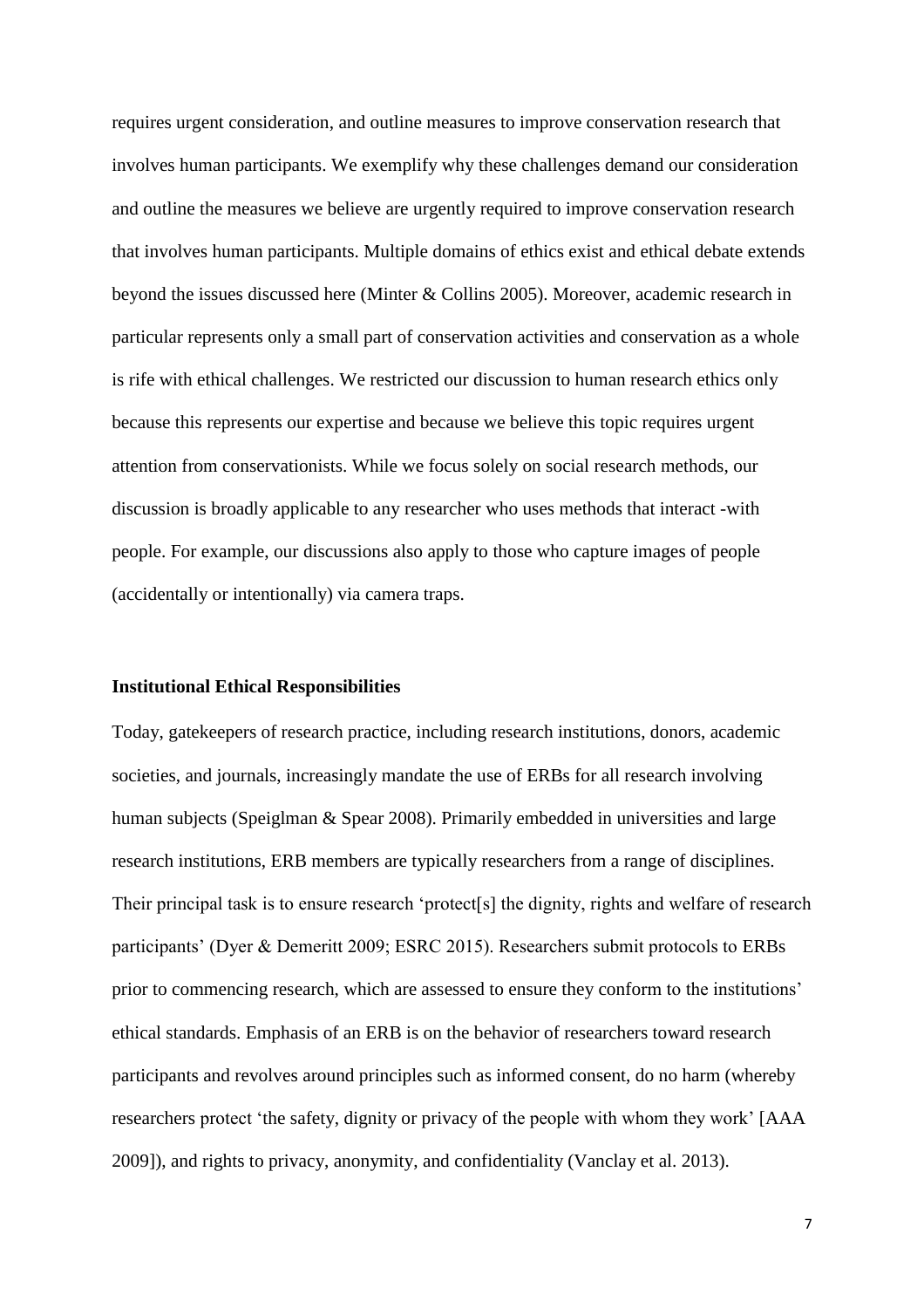Scrutiny of research protocols by appropriately qualified experts is a vital safeguard and can be a positive learning experience. However, there is a tendency for researchers to poorly engage with ERBs. Partly, this may be because they perceive the procedures as bureaucratic box-ticking exercises designed to protect research institutions rather than research participants (Lunn 2014). As a result, researchers may delegate their ethical responsibilities to ERBs, rather than critically evaluate the ethical implications of their research themselves (Valentine 2005). Poor engagement is also due to ERBs often granting approval only to specific protocols that may be inappropriate to the research context.

Gaining informed consent is a core requirement of the ethical review process (Wiles 2013) and represents the point at which a research contract is formed between the researcher and the participant. The researcher explains the rules the participant can expect the researcher to abide by (e.g., confidentiality, anonymity) in exchange for their participation in the research (Dyer & Demeritt 2009). Often ERBs stipulate strict procedures for obtaining consent, including delivering specifically worded participant-information statements that contain institutional contact details in case of grievances. However, there are different ways of gaining consent and different cultural understandings of consent (Lewis et al. 2010). Emphasis on individual consent may be inappropriate in some cultures (Dyer & Demeritt 2009). In others, gaining permission from a local authority may be considered appropriate, but it denies individuals the freedom to withhold consent. Some ERBs and journals still require written consent, yet high illiteracy can render written consent inappropriate and contradict promises of anonymity. Furthermore, participants often cannot make contact due to language or logistical barriers. The ERBs frame consent as a one-off process. We argue consent should be viewed as an ongoing negotiation that can end if one party does not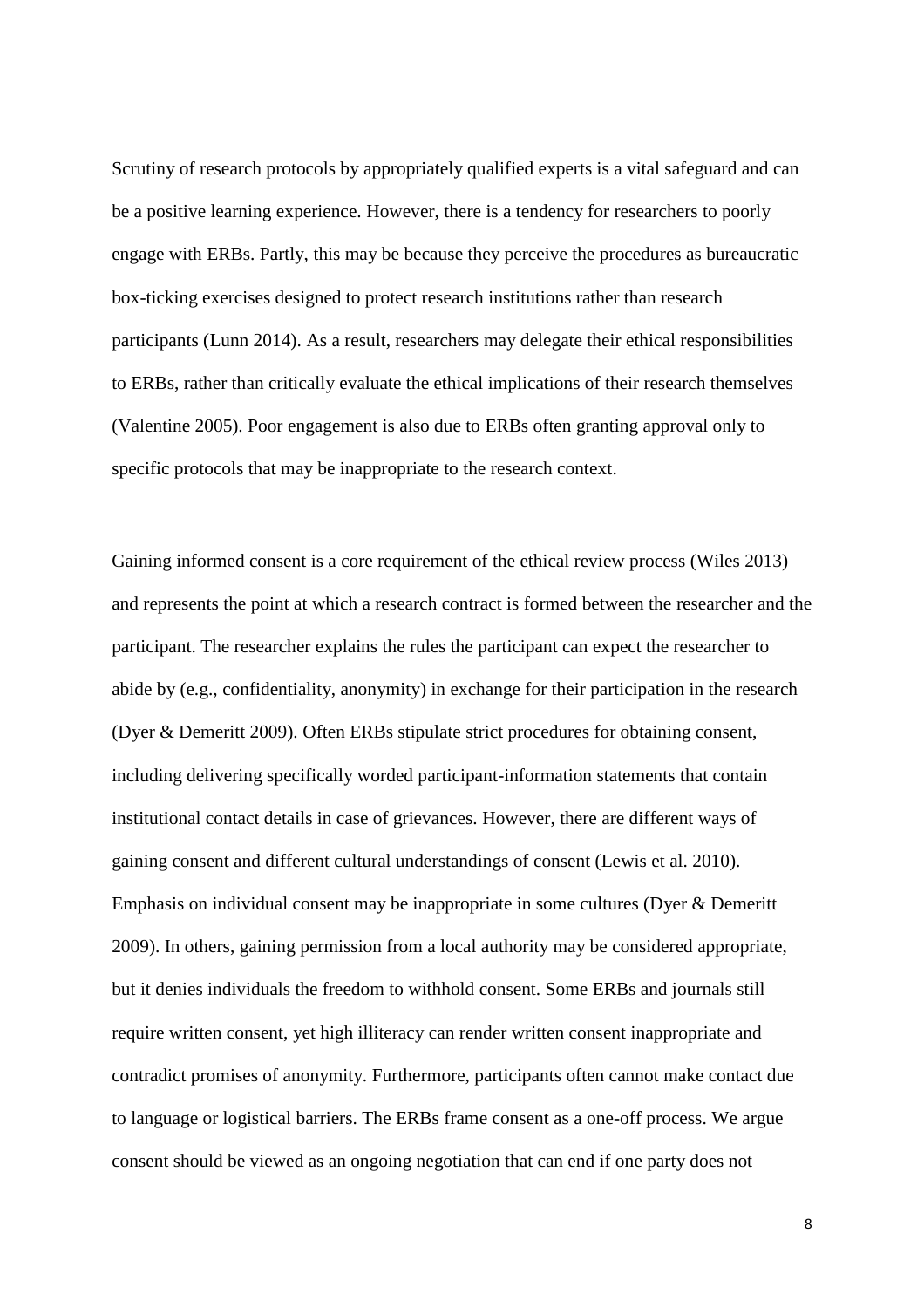maintain the other's trust or if circumstances change (Lewis et al. 2010).

Framing ERB procedures as a valuable ongoing reflective process that promotes the wellbeing of participants and researchers while improving research outcomes may prevent ethics from being perceived as an arduous task to "get over with" (Guillemin & Gillam 2004). Partly, this requires a concerted effort to integrate ethics training and an understanding of what the research contract with participants entails into the curricula of academic conservation programs. This should also address applicable human rights laws, which are currently poorly understood (Newing & Perram 2019). Beyond academia, organizations carrying out conservation research should also prioritize regular ethics training and opportunities for reflection for staff, students, and volunteers, alongside their other relevant training programs (e.g., health and safety, data protection).

Developing and implementing effective formal ethical review processes is a critical step toward embedding ethics into conservation research practice. However, ERBs require expertise and resources often available only to large research institutions. Conservation research is frequently conducted by NGOs and people from countries or institutions without the resources or formal structures to access ERBs. Funder and publisher requirements for formal ethical approval can consequently exclude them from funding and publication opportunities (St John et al. 2016). One solution may be to form an open-access, peer-led ethical review panel, which operates similarly to the journal peer-review process, to provide access to adequate ethical review (Ibbett & Brittain 2019).

## **Conflicts of values**

Values are the beliefs and ideals that inform identities and moral integrity and form the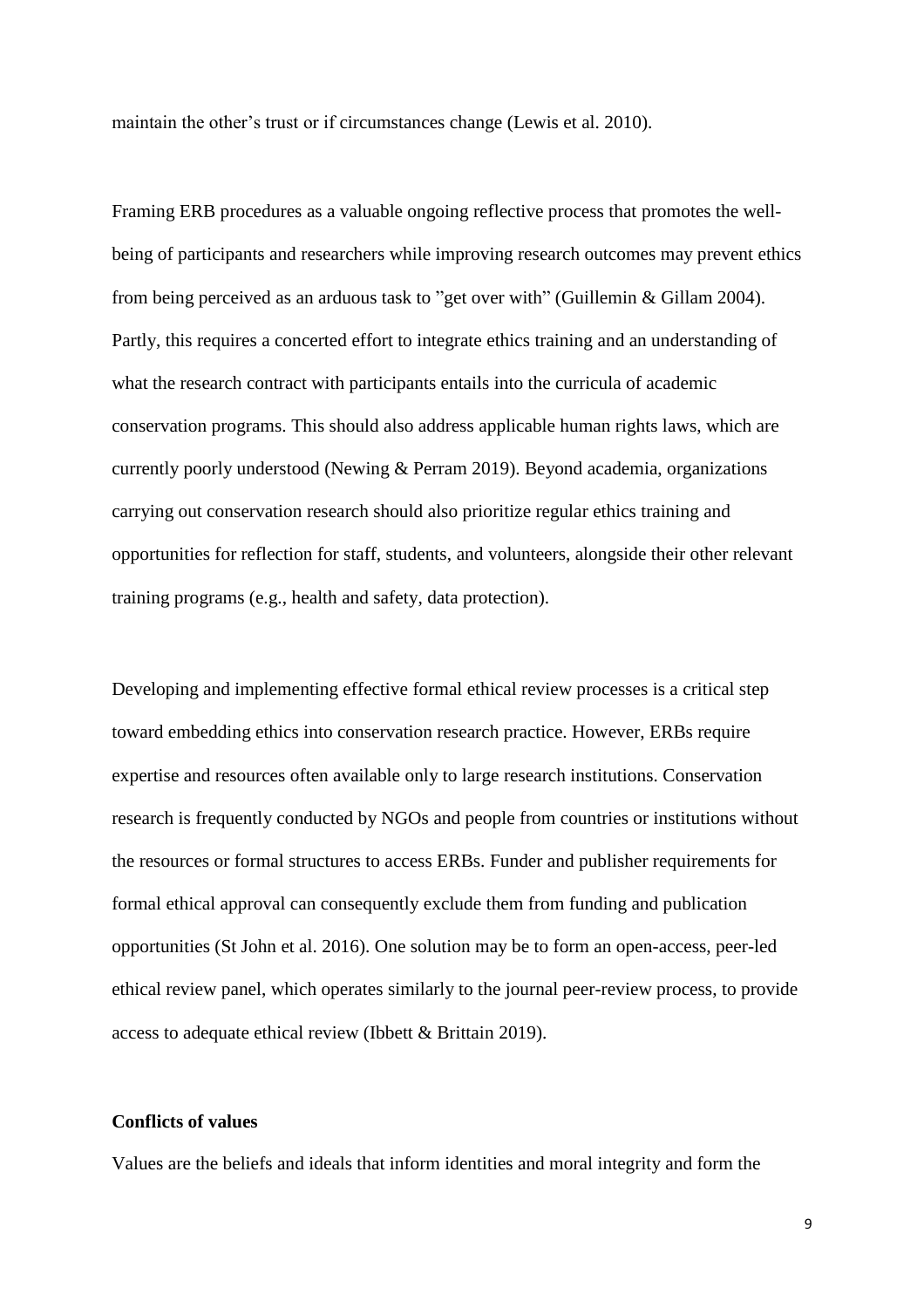"natural standards and subconscious biases against which we measure the actions and words of others" (Payne & Payne 2004). Researchers must acknowledge that value-based judgments are at the root of all research and conservation activities (Wilhere et al. 2012). Researchers may experience conflicts between their values and their responsibilities under their research contract with participants, as well as with other institutions, collaborators, funders, and other actors. If unprepared for these conflicts, researchers risk making unethical decisions that can cause harm.

Researcher values can conflict with the prescriptions of ERBs, and the implicit or explicit commitments made in one's research contract with participants. For example, participants may reveal details of illegal activities if they feel assured by the promises of confidentiality and anonymity. Yet, obtaining this information may raise ethical questions for the researcher if the information provided during the research conflicts with their moral values. Further frustration can arise if the researcher has contacts with people in positions of power (e.g., wildlife authorities, state officials, local leaders) with whom sharing information may help prevent future occurrences. The ethical conundrum is exacerbated by the time-limited nature of this issue. Failure to act quickly may result in dire consequences, for example, species extirpation or irreversible habitat loss.

In such instances, researchers must balance their moral values against their contractual responsibilities and obligations to protect participants. Consent procedures provide clear instructions that knowledge obtained should not be used to harm those who provided it. Disclosing such information would break the agreement to 'do no harm' and the researcher's professional ethical obligations. One way of navigating such conundrums is to deconstruct 'content' (e.g. the specific details of an activity, such as the place or persons involved) from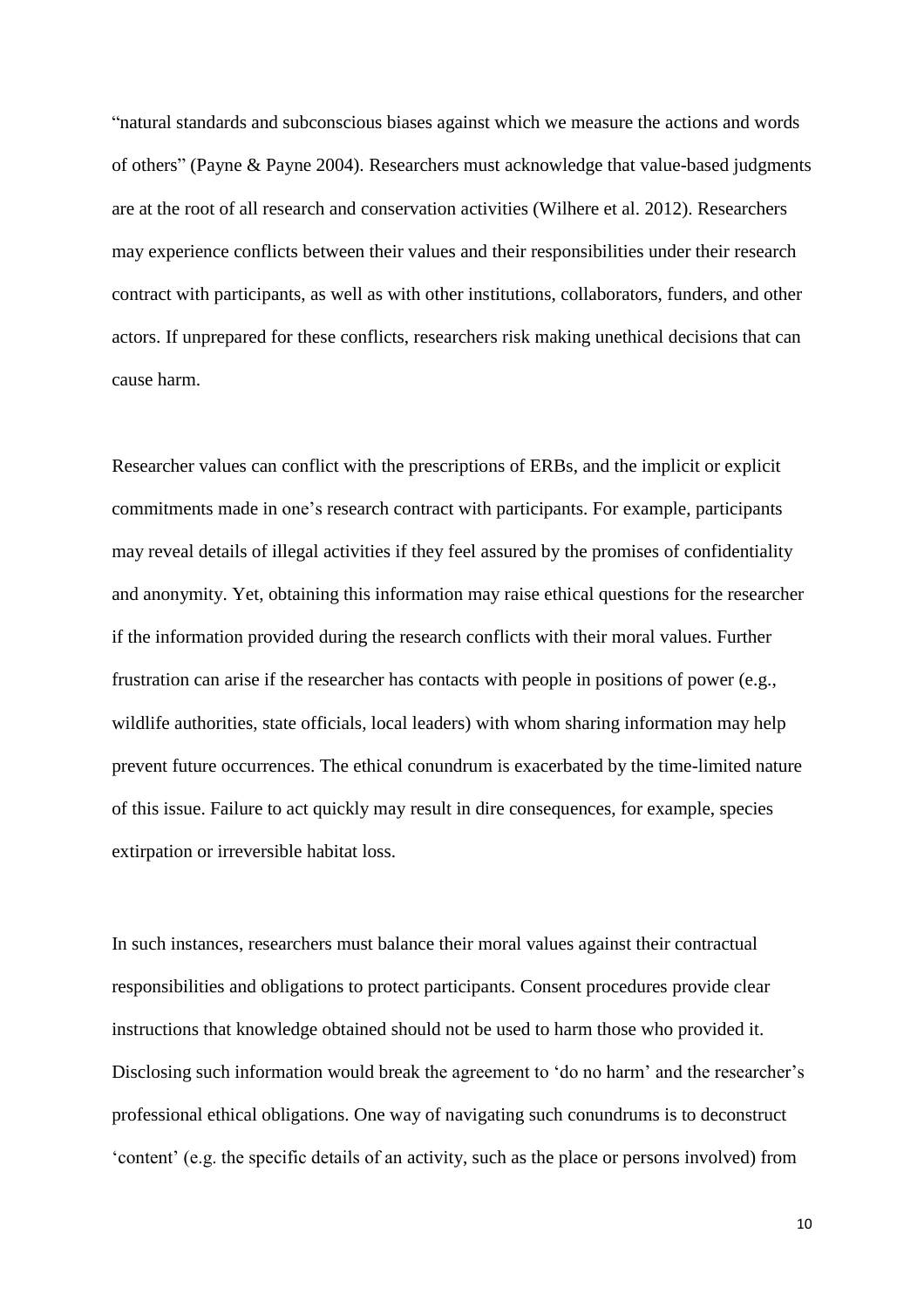'structure' (the sociopolitical factors that determine how and why such activities occur) (Von Essen et al. 2014). For example, rather than divulging the occurrence of specific instances of illegal activity (e.g., identity of a poacher), it may be more beneficial to focus research on uncovering the forces underpinning it (e.g., conditions enabling poachers to poach undetected). It takes time, however, to propose, fund, and conduct research, often at the risk of ecological damage continuing unabated.

During research, one frequently witnesses things that challenge one's moral values, but that are unrelated to the research. For example, a local authority figure, who has offered support and protection, may harm others. Or, one may view the treatment of women in the culture in which one is work as demeaning. The options available under such circumstances (e.g., do nothing or speak out and risk repercussions) can seem equally undesirable and unethical. Uncertainty about the best course of action to take can result in significant ethical dilemma, even emotional trauma. Often there is no clear solution - the research contract does not prevent the researcher from intervening if it may alleviate suffering, yet this may affect future research relationships. Researchers must rely on their intuition and training to appropriately manage the situation. Seeking advice from supervisors or trusted neutral parties can be helpful.

Typically, conservation researchers collaborate with on-the-ground partners who provide logistical, financial, political, and moral support. However, these relationships can be ethically challenging to navigate; the aims of partners may differ from those of researchers. For example, a partner's primary interests may lie in conducting investigative research leading to convictions for illegal activity, actions typically beyond the scope of academic research. Research findings may not align with partners' prior assumptions, funding, or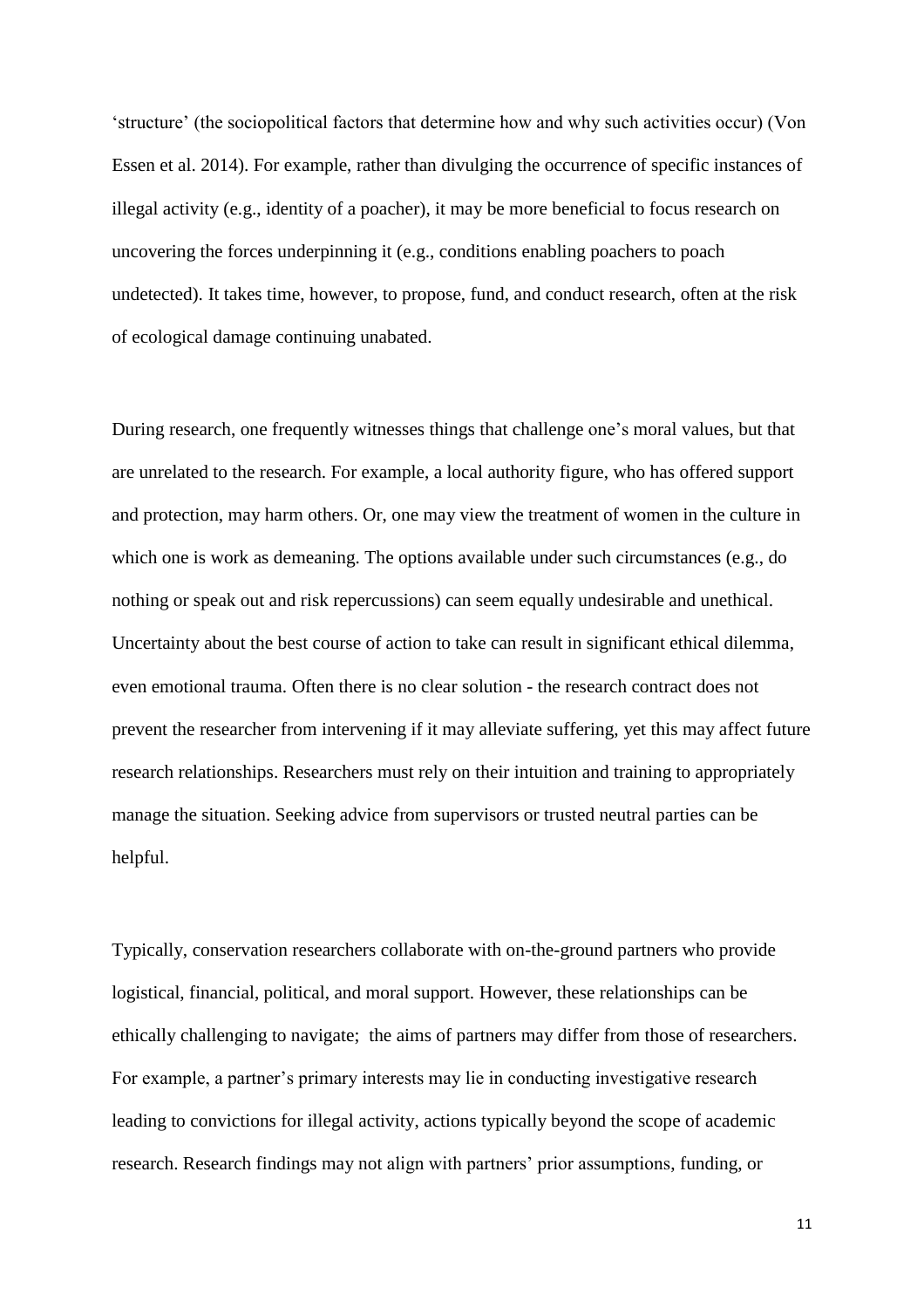policies or generate evidence that reflects badly on their practices (e.g. Poudyal et al. 2018). Such findings are often vital to improve conservation outcomes, and withholding such findings could be considered unethical. Yet if shared inconsiderately, findings could cause embarrassment, endanger reputations, undermine working relationships, and create hostility toward future researchers. Expectations between researchers and collaborators (e.g., NGOs and government departments) should be fully agreed in advance. When in place, memorandums of understanding usually focus on intellectual property, financial management, and reporting. However, we argue understanding each other's ethical positions on such issues and the implications for research outcomes should also become a core component of these agreements.

There are no simple solutions to many of the ethical dilemmas encountered during research. Although adhering to concepts of informed consent, 'do no harm' , and the research contract reminds one of one's professional obligations, these concepts can be difficult to operationalize and do not necessarily identify the most ethical action, if any, to take. Some institutions offer ethics training to researchers, although this is optional rather than mandatory or focused on the ERB process rather than ethical decision-making during research. Researchers should never undertake field research without undergoing basic safety and firstaid training. Failure to do so would be a dereliction of duty at the institutional level. We argue the same mind-set is required for ethics to avoid placing researchers at the risk of imposing and suffering psychological harm. Such training should promote reflexive thinking, whereby researchers engage in a process of critical reflection throughout their research. Reflexive thinking can allow researchers to recognise the effect the researcher has on the research (prospective reflexivity) and consider the effect of the research on the researcher (retrospective reflexivity) (Attia & Edge, 2017).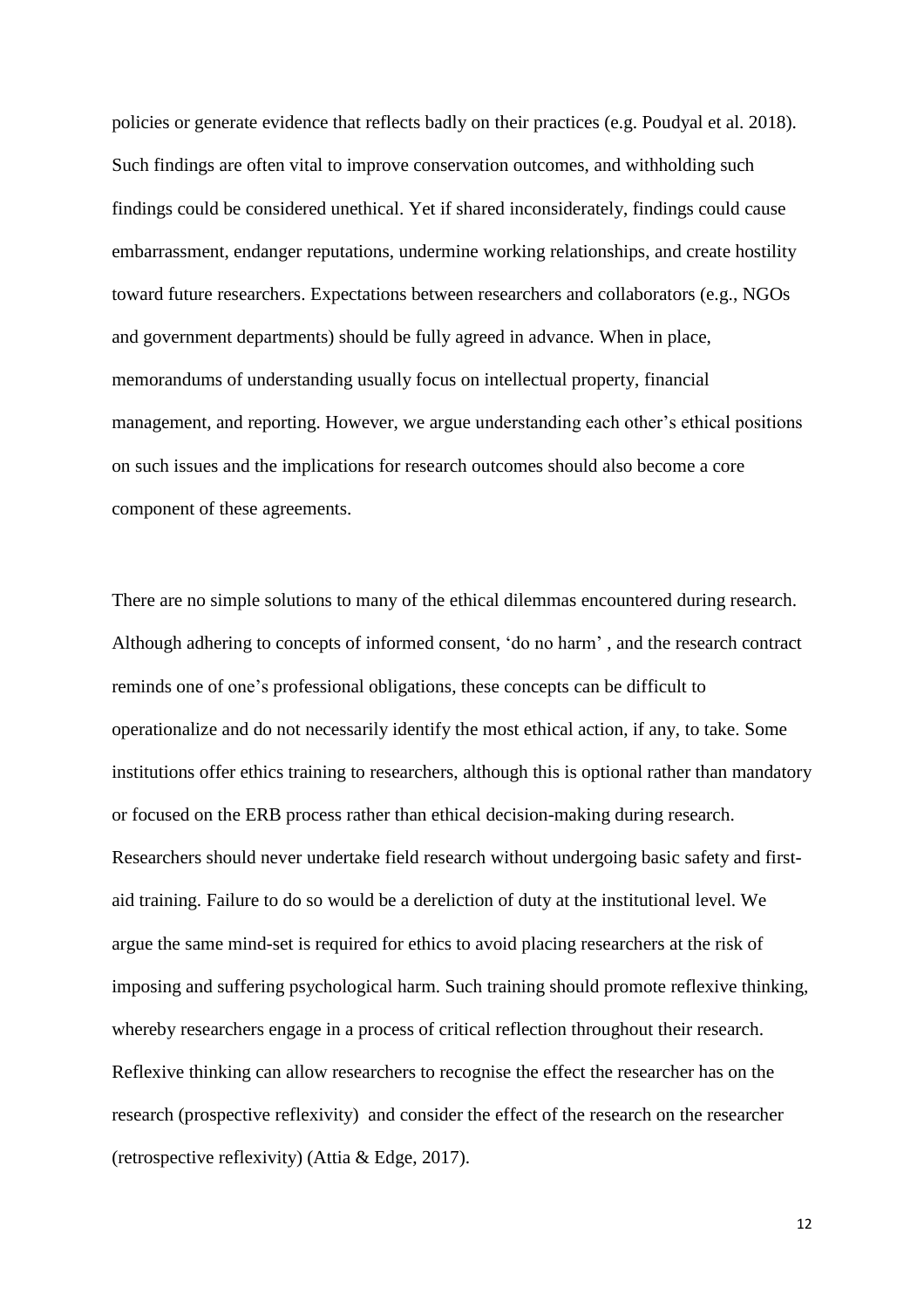Consciously identifying one's moral values may be challenging. Researchers should not consider their ethical positions as individuals nor how their positions affect the way they behave and interpret the behavior of others. We advocate for training that guides researchers through the process of recognizing and identifying different values. We believe this will lead to better assessments of how knowledge is both generated and understood and enhance researchers' consciousness about different ethical positions, alongside their own (Guillemin & Gillam 2004). Although researchers cannot predict or prevent ethical issues from arising, training can better equip conservationists with skills to negotiate ethical dilemmas when they arise and thus reduce the risk of psychological, emotional, and physical stress, as well as researchers experiencing burn out (Perry 2011).

#### **Power dynamics**

Researcher and participant relations are central to how conservation knowledge is produced and legitimized. Power is the capacity of actors to affect the practices and ideas of others (Ribot & Peluso 2003). It is observed most clearly where conflicts of interest occur (Lukes 2005) and is relational and relative. It occurs between actors and varies between actors; some actors have more or less power than others. As such, power helps determine how conflicts are resolved.

Conservation researchers may exercise power over participants through their research questions and methods, recruitment of participants, and policy-relevant recommendations (Karnieli-Miller et al. 2009). Thus, conservation research can create new or reinforce existing power dynamics either directly or via the implementation of research recommendations (Sultana 2007; Kiik 2019). However, outcomes often result from a process of negotiation, in which different actors exercise power, rather than fulfilment of the will of one actor (Svarstad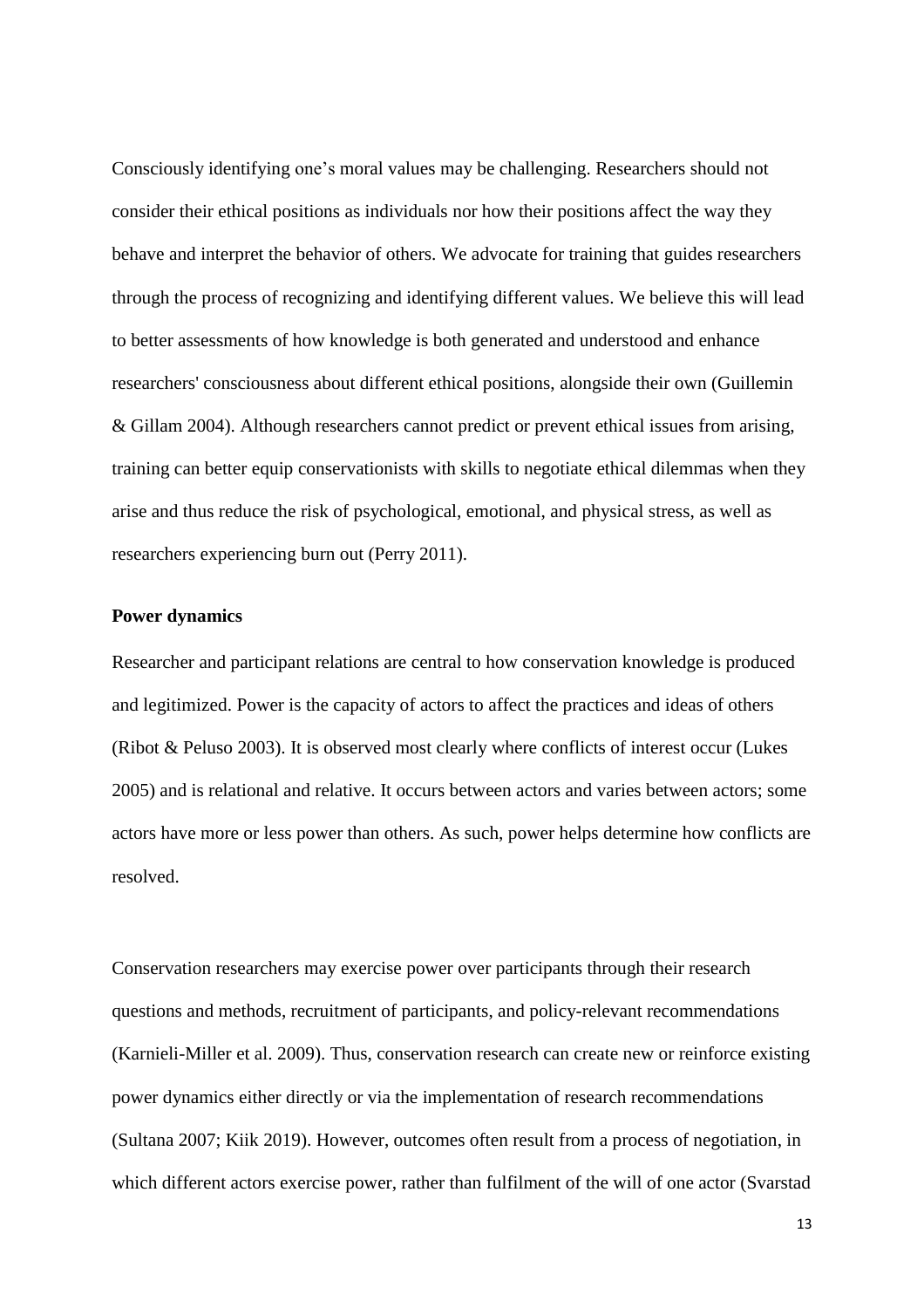2018). Conservation researchers may have substantial power over research participants and their communities and be relatively powerless in other scenarios (Sandbrook 2018).

Researchers are accountable to a range of stakeholders whose interests are guided by their values and principles (Redpath et al. 2015). Thus, researchers may be subject to the power of others and become ethically compromised if positioned between competing interests. For example, governments may insist their staff accompany a researcher. Yet, government presence may undermine assurances of anonymity and confidentiality, provoke distrust, and jeopardize data quality.

When research agendas do not align with priorities of local organizations or communities, research may be imposed on communities without consultation, which is unethical and rarely secures full cooperation. Research that fails to serve local interests can cause tension between researchers and participants. This is especially problematic when disempowered stakeholders are unable to resist conservation policies (Brockington et al. 2006). To reduce power imbalances, researchers should consider participants as active agents in the process and recognize their contribution to knowledge generation in the research contract. Fullpartnership approaches that promote communities' participation in research design, data collection, and result dissemination (Karnieli-Miller et al. 2009) aim to achieve this while increasing researchers' accountability to participants.

Conservation research can create positive power dynamics, whereby the researcher becomes a valuable external ally who can goes beyond do no harm and gives back to participants, who may have less power than other actors. However, recruiting and working with research participants can create new or reinforce existing, potentially negative, power dynamics in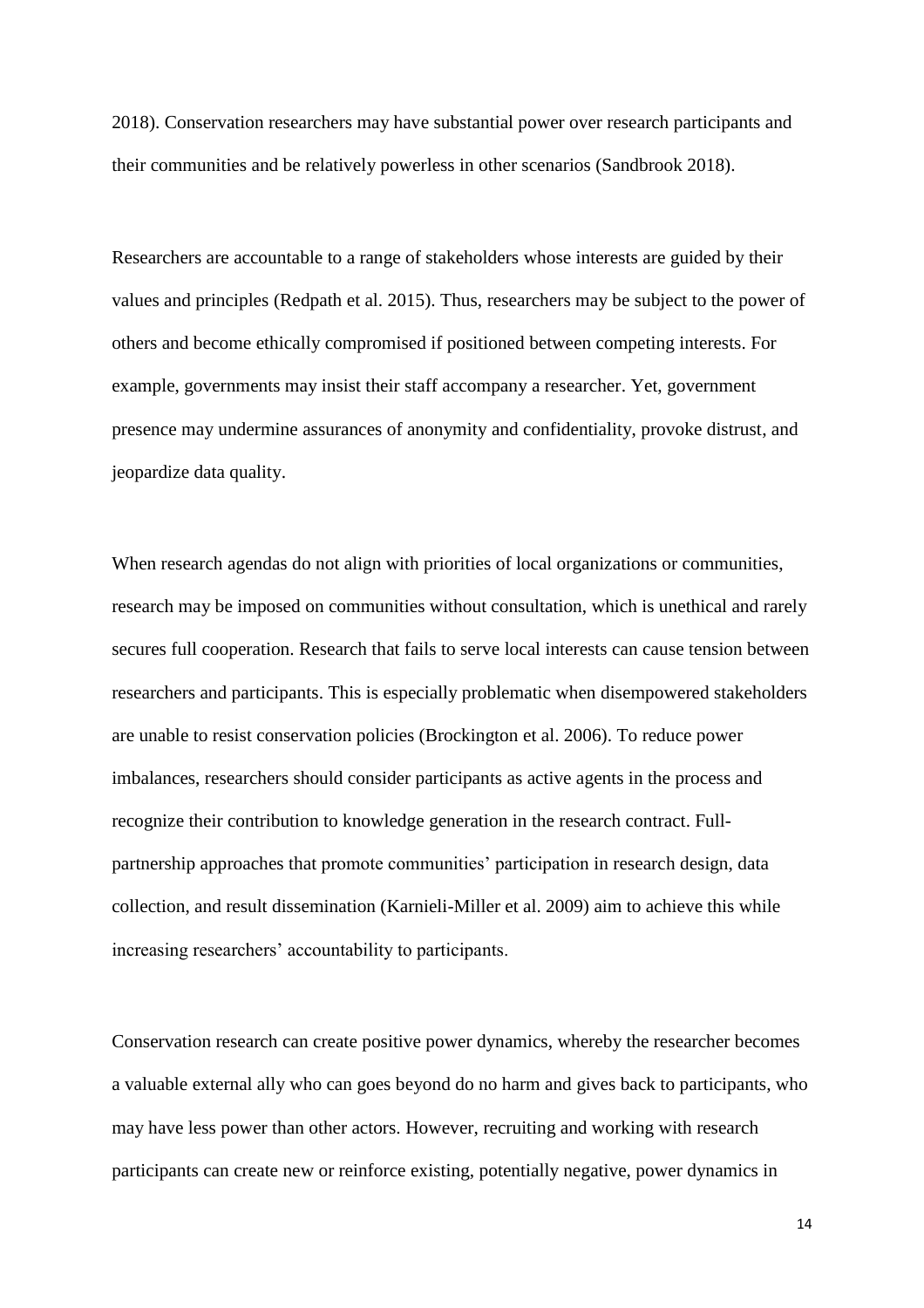communities. Often, mediators between researchers and participants hold positions of power. Working with these individuals potentially endows them with new knowledge, networks, or resources, reinforcing their advantage over others in the community, especially if research involves sensitive topics. Their presence may also affect data quality because participants may feel uncomfortable and unable to speak openly, particularly if they are critical of local elites.

Finally, when collecting data from human participants, one must recognize that power dynamics apply to conservation science itself (Sandbrook 2018). Conservation shapes how people relate to their social and ecological environments. With global support, conservation researchers can leverage significant financial, political, and social resources, which often reinforce and legitimize the international conservation agenda (Sandbrook 2018). During research, participants may hear different stories about the power of conservation organizations and may have previously experienced harm due to ill-considered conservation actions. They and others may be distrustful of engaging with conservation researchers. In contrast, early-career researchers may feel relatively powerless to have meaningful ecological, social, and scientific impact yet be situated in, and be the beneficiaries of, the political and economic systems being studied (Sundberg 2015). Reflecting on how one is positioned at all scales (from global to study site) should improve understanding of how to use power positively, rather than passively. We encourage researchers to consider their positionality, namely, how their race, class, age, gender, and geographic characteristics determine their research interests and outputs (Neely & Nguse 2015). This applies throughout researcher engagement in conservation discourse, from presenting at conferences, writing articles, to engaging with other stakeholders.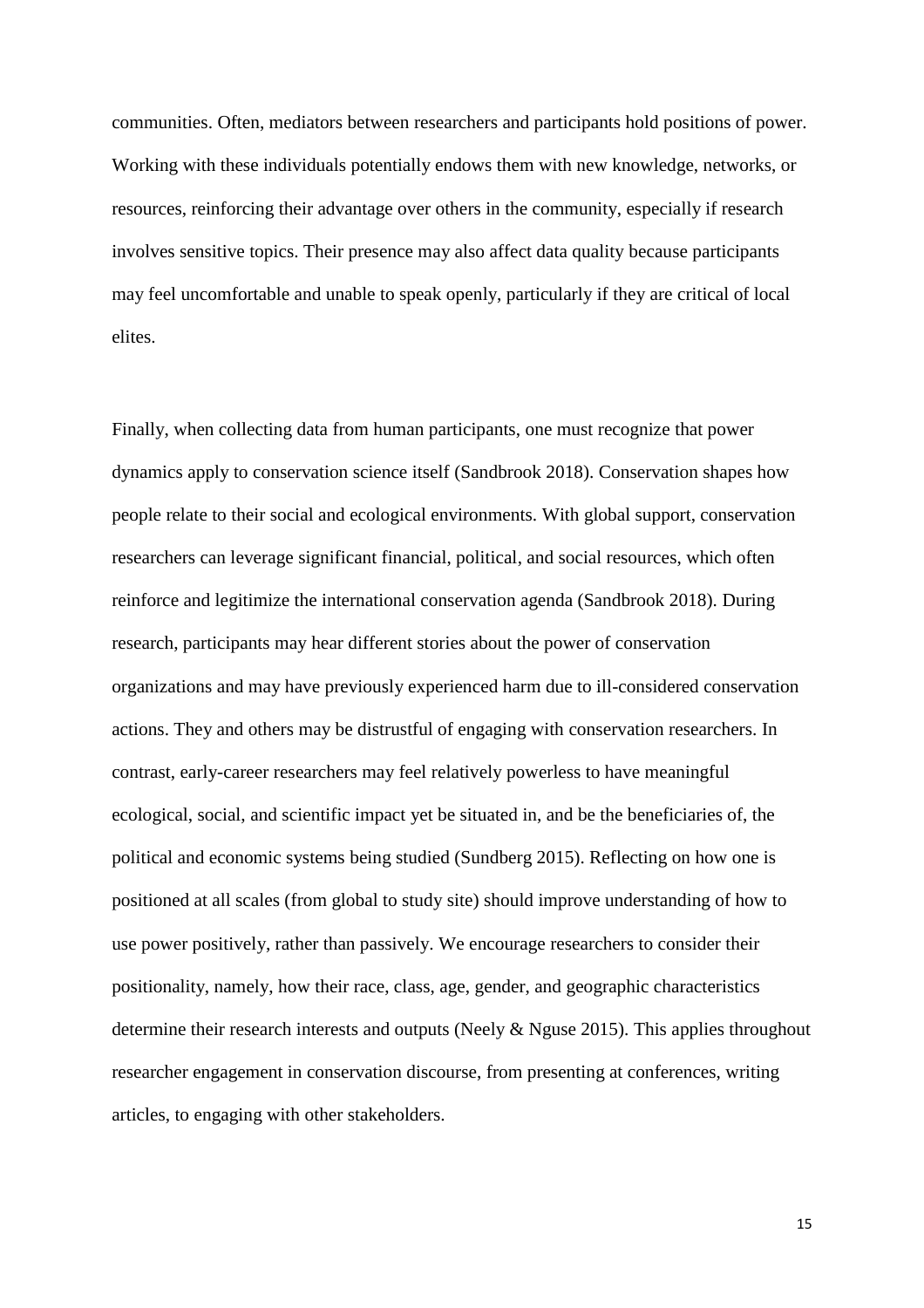## **Legacy of research**

No action is without reaction. Thus, what researchers do can significantly affect participant well-being and the success of future conservation. Researchers have a responsibility to consider how their work affects participants and the wider conservation movement at all levels. This responsibility applies to the framing of the research contract with participants, interpretation, and publication and dissemination of results. Failure to consider the narratives adopted or how findings are framed, for example, can lead to the detrimental portrayal of the people who helped facilitate research and have long-lasting ramifications (St John et al. 2016).

One particular challenge is management of participants' expectations. Conservation has a reputation of negative extraction (knowledge is collected, but not shared with those who provided it) (Barber et al. 2014). This extraction deprives participants of the opportunity to fully participate and erodes the quality of research because findings remain unvalidated by those who know the study area best. Participants and their communities may become unwilling to engage in future research. Researchers should always incorporate time and funding for feedback in proposals and in contractual agreements with participants. Participants may provide information believing it will result in economic development or immediate positive change. Their expectation that researchers can greatly improve their lives may often be unrealistic. For example, we have been asked by community members to help secure visas and organize installation of electricity distribution networks. Even if extensive efforts are made to inform participants that research will not provide instant or direct benefits, determining whether this has been understood and accepted can be challenging (Cronin-Furman & Lake 2018). Yet, failure to properly manage participants' expectations leads to disappointment, disenfranchisement, and even antagonism.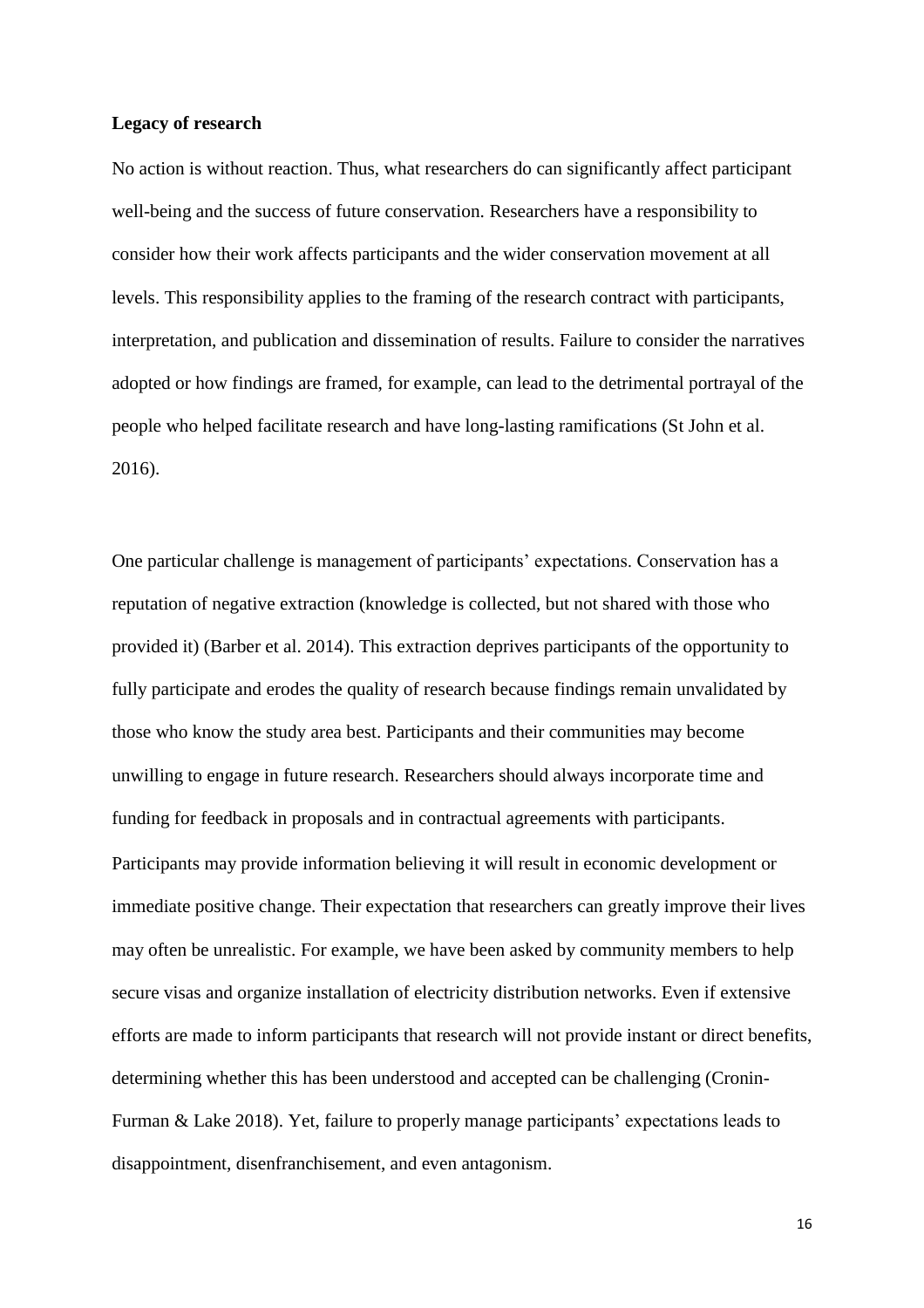Researchers also have a responsibility to those who assist them (e.g. assistants, translators, drivers, community contacts). These individuals play a critical role in the success of research. Researchers may assume their responsibilities to team members cease at the end of data collection, but team members may be exposed to risk or experience conflicts of interest. Such risks can be compounded by team members' subordinate position, which may result in acceptance of harmful decisions and practices (Cronin-Furman & Lake 2018). Team members are commonly employed informally or on temporary contracts designed to meet the needs of research, rather than offer employees protection (e.g., health insurance, social security). However, in contexts where much employment is temporary or cash based, formal employment contracts may be inappropriate, in which case it may be better to work with team members to devise adequate and culturally appropriate solutions that guarantee proper remuneration.

Despite their essential role in research, institutional protocols do not adequately protect research team members. In our experience, ERBs rarely consider the well-being of research team members and focus instead on participants, whereas health and safety assessments focus on the research institution's employees. Researchers should ensure risk assessments and research protocols address the ethical, physical, and mental implications for all team members, including seeking free, prior, and informed consent from team members in a locally relevant format. After research completion, the contribution of each individual to the research output should be recognized; coauthorship is an important component of epistemic justice (Sarna-Wojcicki et al. 2017). These matters should be discussed fairly, openly, and, where appropriate, be formalized prior to research to ensure contributions are acknowledged and wishes respected.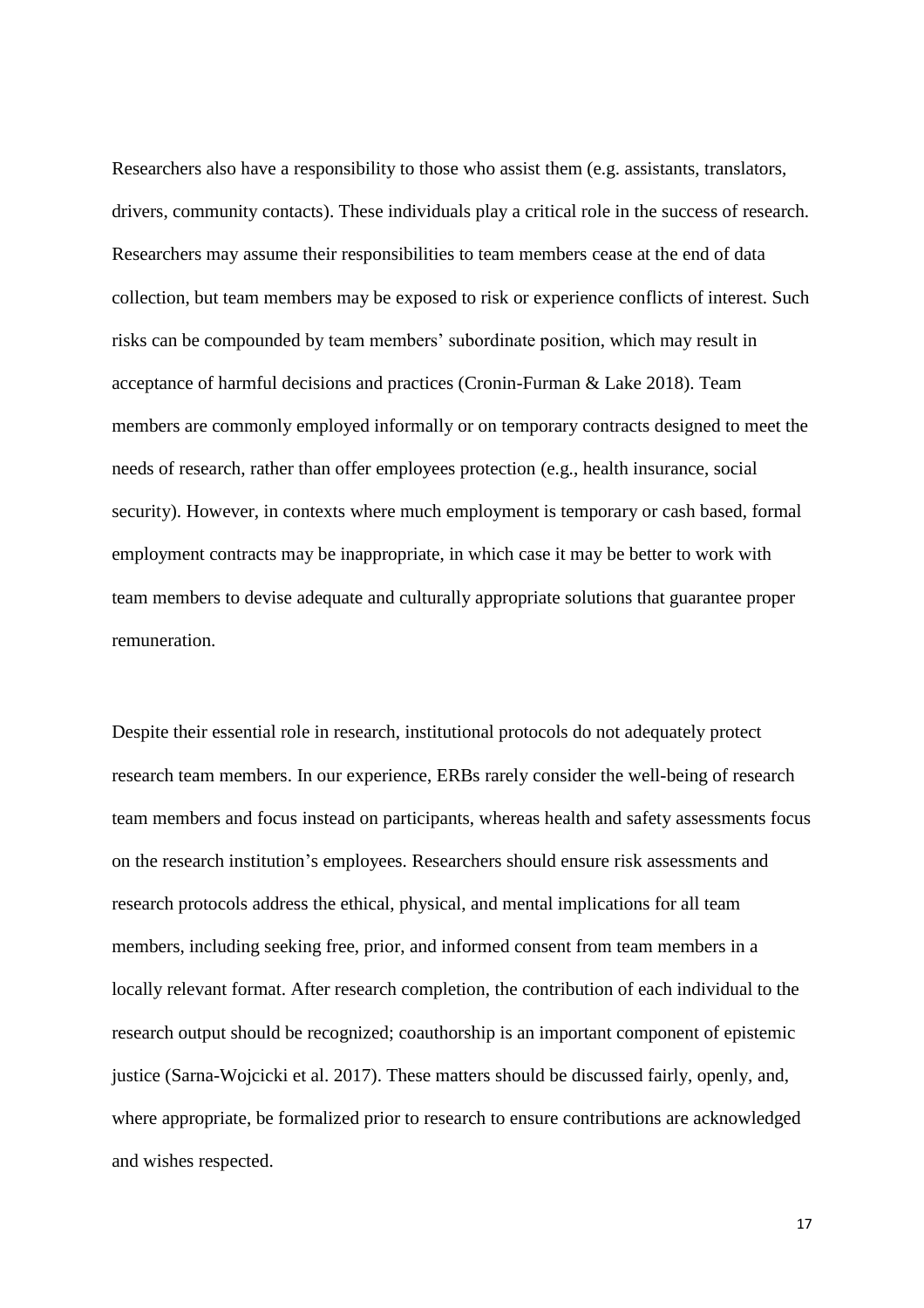## **Future perspectives**

Human research ethics are vital for the applied and normative discipline of conservation science (Kareiva & Marvier 2012). However, ethical training and practice have not kept pace with the increasing prominence of research that involves human participants (Saltz et al. 2018). Conservation scientists have moral, pragmatic, and legal obligations to act ethically and avoid harming others. However, it takes time, effort, and money to follow ethical processes and requires researchers to engage with bureaucratic processes and attend training. Ethical standards constrain the types of research possible and can limit access to groups, areas, methods, and questions. Moreover, thinking reflexively and acting ethically is challenging.

For many, the ERB process represents the first (and sometimes only) point at which ethical issues are considered. As ERB approval becomes increasingly compulsory, we argue for a change in how conservation researchers engage with the ethical review process. First, be aware of the limits of the ethical procedures prescribed by ERBs and the need to go beyond them in reflexive practice. Second, take responsibility for engaging with and improving the ERB processes. Conservation researchers with experience in the social sciences need to sit on ERB review boards and assist with ethical review applications where ethical review processes are insufficient. Third, strive to achieve a deeper understanding of the ethical issues one may encounter during research, for example, by exploring the history and sociopolitical context of study sites and evaluating the effect of previous conservation efforts on participant receptivity toward researchers.

Academic journals could play a key role in incentivizing researchers to properly engage in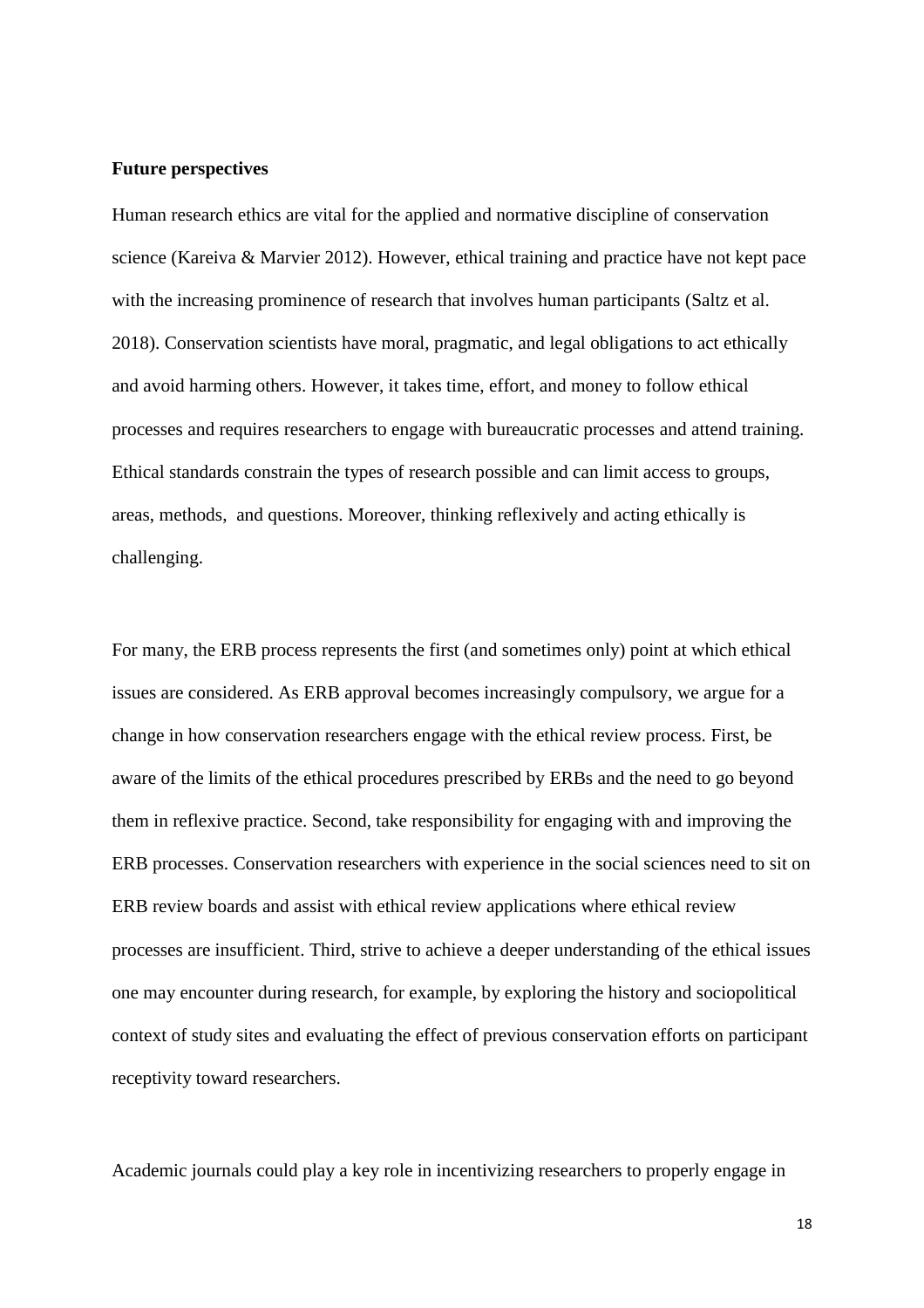ethical review processes by requiring ethical approval and reporting (St John et al. 2016; Ibbett & Brittain 2019); however, this must be so as not to exclude researchers without access to ERBs. Ethics statement requirements in funding applications and reports to funders may similarly incentivize nonacademic conservation researchers. Ethical reporting could also be modified to encourage greater reflection by researchers. There is a move within conservation to acknowledge, reflect on, and learn from failure (Catalano et al. 2017). Publishing conservation researcher experiences with ethical issues encountered(?) or their reflections on how their positionality and values affected their interpretation of data, for example, would allow others to learn from previous experiences and encourage an open dialogue on ethics, paving the way for further refinement of ethical practice. However, a supportive culture is needed to enable early-career researchers to participate without jeopardizing their careers.

Few conservation-specific resources exist to guide ethical human research practice, and researchers resort to resources from other disciplines. Although conservation research has many similarities with other disciplines, its action-driven nature means some problems are inadequately addressed. For example, guidelines in psychology describe how to manage human relations, yet rarely discuss issues related to power, except when dealing with vulnerable groups, such as children (APA 2017). Further, while anthropology students receive ethical training, it emphasizes reflexivity and cultivation of ethical capacity, rather than following a set of prescriptive guidelines (AAA 2012), meaning they cannot be effectively adopted without training, as is sometimes advised (e.g. Woodhouse et al. 2016). A set of ethical guidelines for conservation researchers designed to complement formal ethical processes would alert researchers to the problems they might encounter and act as a blueprint for improved ethical practice. This could draw on similar documents produced in other disciplines, but must address the unique problems in conservation. Integration of rigorous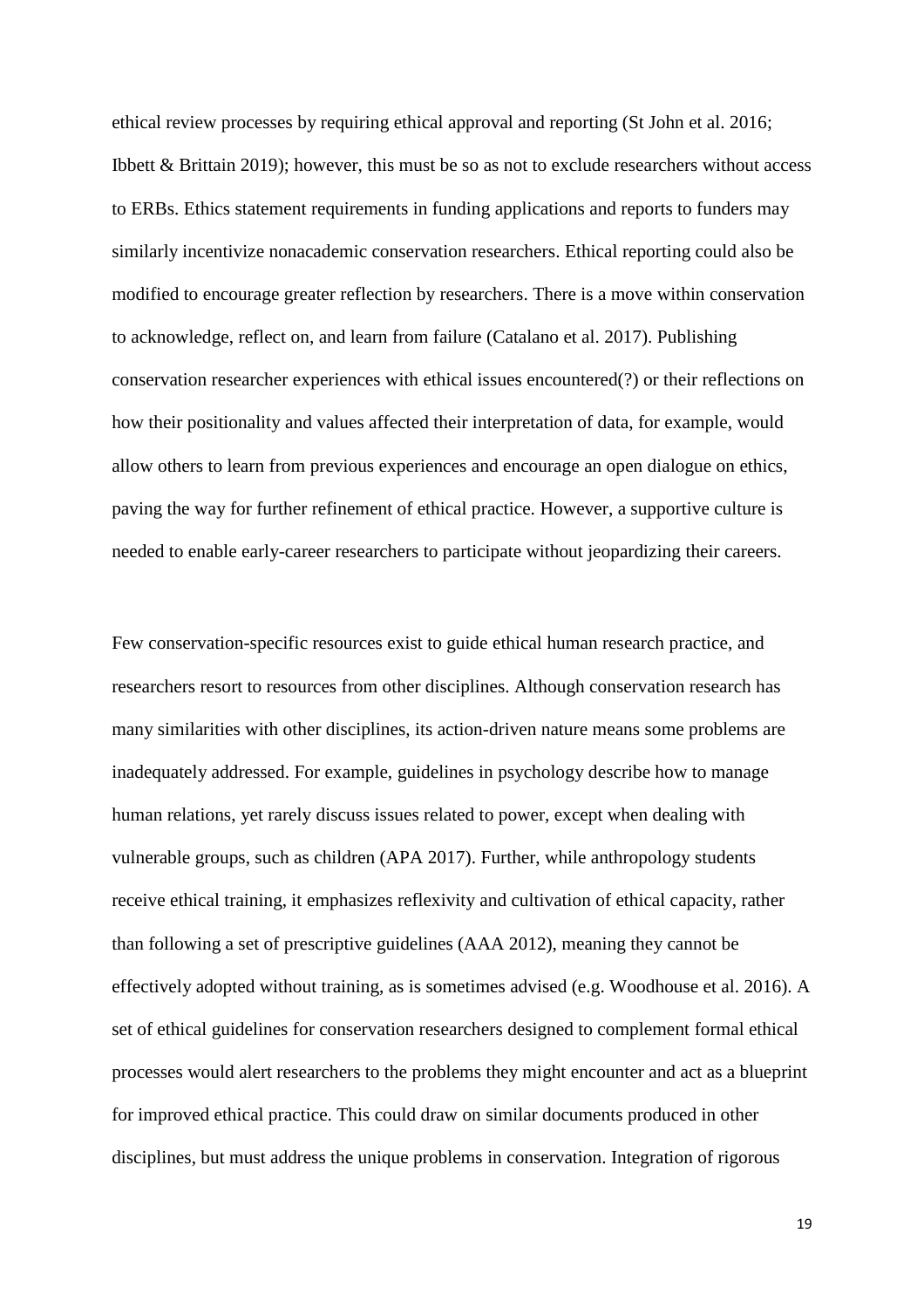ethical training into conservation education is essential for these guidelines to be adopted successfully.

This article does not represent a comprehensive discussion of all ethical conundrums that occur when conducting conservation research with human participants. We focused our attention on limited examples from our own experiences and did not consider other important ethical issues, such as reimbursing participants for their contributions and moving beyond doing no harm to generating reciprocal benefits for participants. We do not suggest conservation researchers are intentionally acting unethically or are breaking ethical protocols. However, we believe conservation must move beyond applying standards set by ERBs toward a more holistic, ethical research practice.

Early-career conservation scientists, are often on the frontline and begin their careers with field-based research, often entering sites with differing cultures, complex histories, and possibly social conflict over local environments. We have experienced how ethical shortfalls can evolve to negatively affect research participants, collaborators, ourselves, and conservation outcomes and have contended with the negative legacies left by conservationists before us. We believe our experiences are not uncommon and can be avoided. We hope to ensure this is not the legacy we leave and that our essay sparks discussion and contributes to a more socially just conservation.

#### **Acknowledgments**

This article was produced following a workshop hosted and funded as part of the Interdisciplinary Conservation Network meeting funded by the University of Oxford. Additional individual contributions beyond the period of the workshop were supported by U.K. Government NERC studentships follows: E.d.L. via the E3 DTP (NE/L002558/1), SB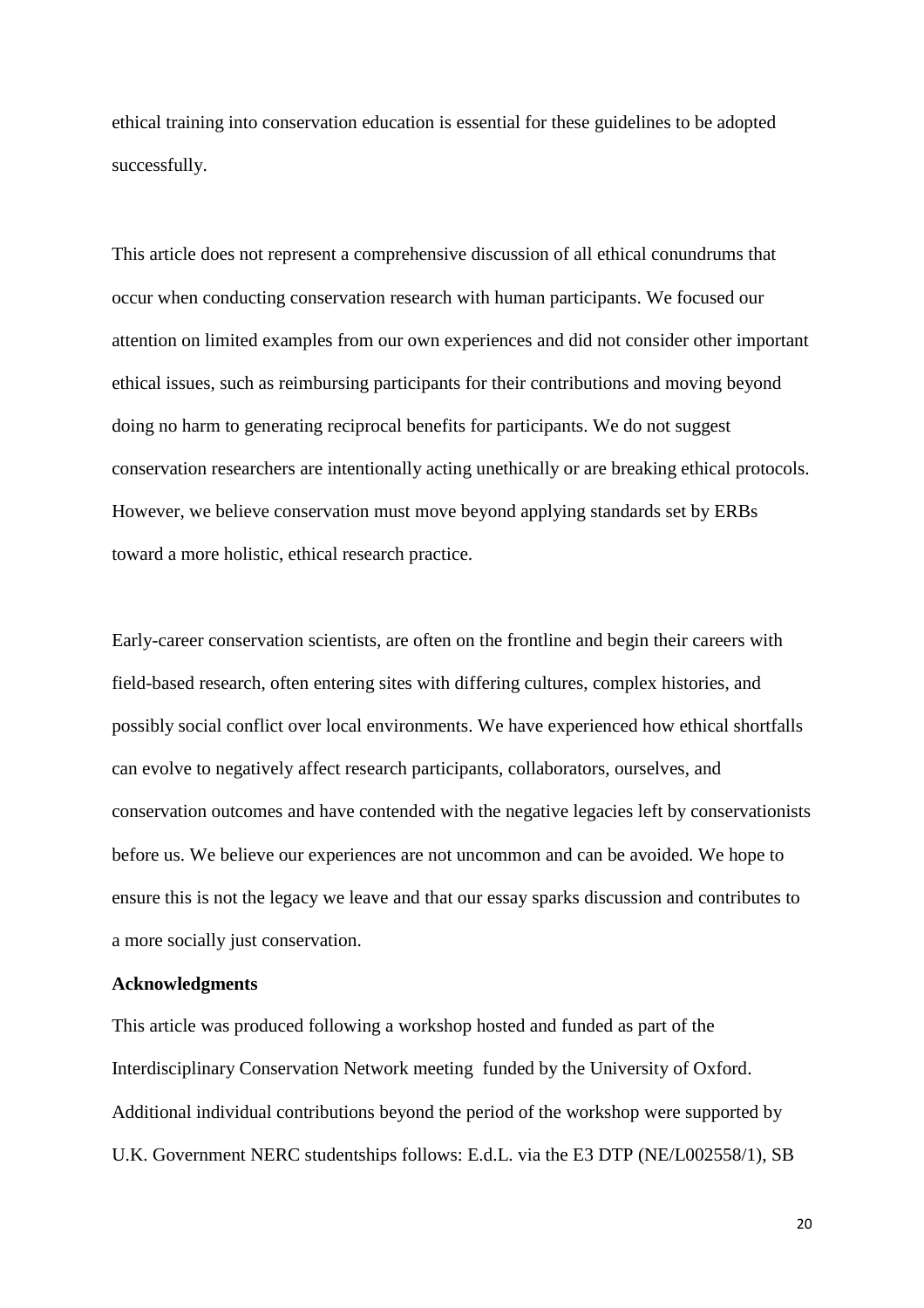via a CASE Studentship (NE/M010376/1), LD via Oxford DTP (NE/L002621/1). H.I. was supported by a NERC Research Grant (NE/N001370/1). Supported by the European Union's H2020 fund were OSR (ERC grant agreement 679651 [ConFooBio] to N. Bunnefeld) and SH (ECR grant agreement 694767 to the Extreme Citizen Science: Analysis and Visualisation [ECSAnVis] project). We thank M. Andreamarovololona for her participation in the workshop and H. Newing for her comments on the manuscript.

# **Literature Cited**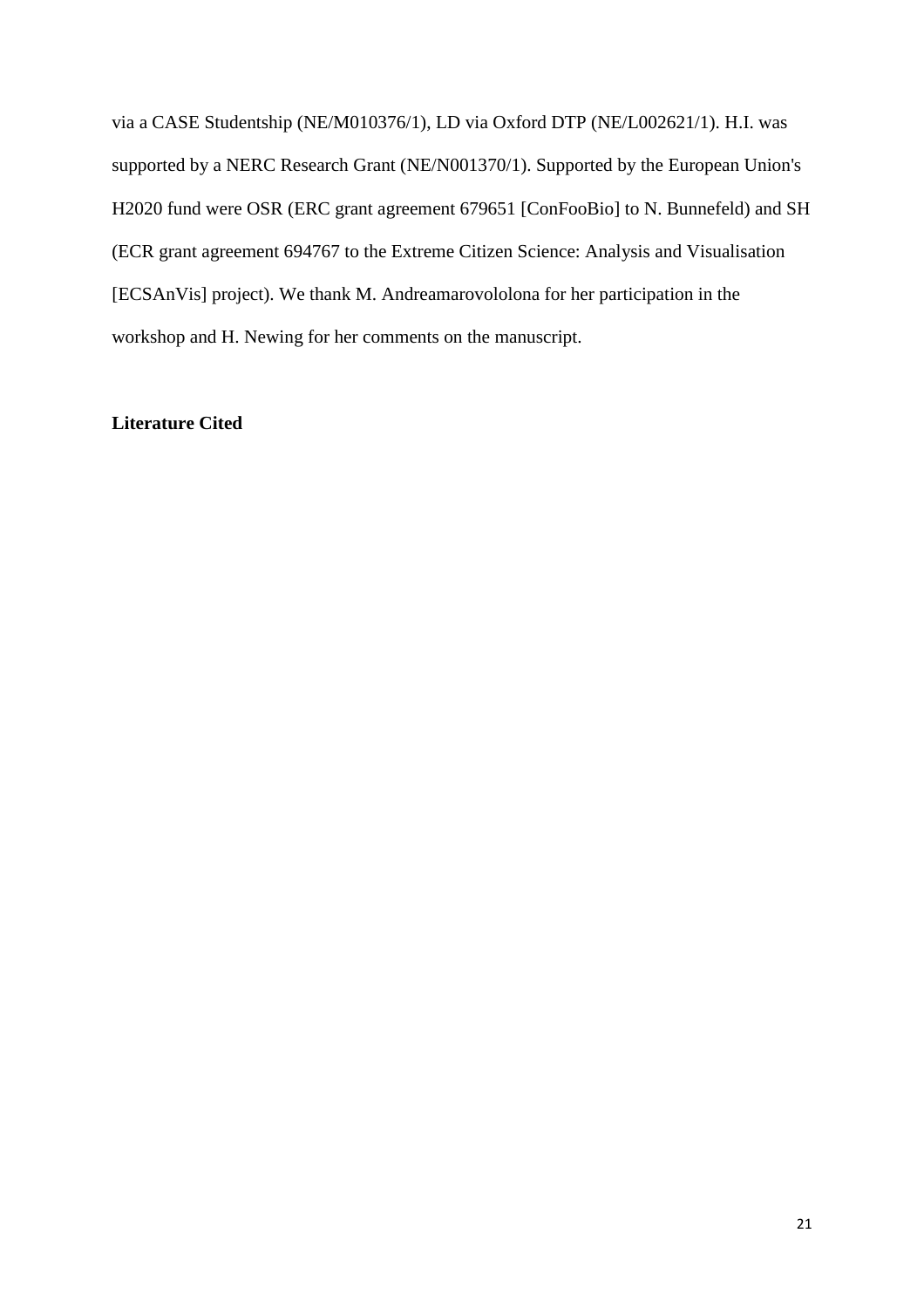- Aluwihare-Samaranayake D. 2012. Ethics in qualitative research: A view of the participants' and researchers' world from a critical standpoint. International Journal of Qualitative Methods **11**:64–81.
- American Anthropological Association (AAA). 2009. Code of ethics. AAA, Arlington, VA . Available from http://s3.amazonaws.com/rdcmsaaa/files/production/public/FileDownloads/pdfs/issues/policy-advocacy/upload/AAA-

Ethics-Code-2009.pdf (accessed June 2018).

- American Psychological Association. 2017. Ethical principles of psychologists and code of conduct. Available from https://www.apa.org/images/ethics-code-2017\_tcm7- 218783.pdf (accessed June 2018).
- Attia M & Edge J 2017. Be(com)ing a reflexive researcher: a developmental approach to research methodology. Open Review of Educational Research, **4:** 33-45.
- Barber PH et al. 2014 Advancing biodiversity research in developing countries: the need for changing paradigms. Bulletin of Marine Science, **90**: 187-210
- Bennett NJ, Roth R, Klain SC et al. 2016. Mainstreaming the social sciences in conservation. Conservation Biology **31**:56–66.
- Bennett NJ, Roth R, Klain SC et al. 2017. Conservation social science: Understanding and integrating human dimensions to improve conservation. Biological Conservation **205**:93–108.
- Brockington D, Igoe J, Schmidt-Soltau K. 2006. Conservation, human rights, and poverty reduction. Conservation Biology **20**:250–252.
- Carlson R V., Boyd KM, Webb DJ. 2004. The revision of the Declaration of Helsinki: past, present and future. T British Journal of Clinical Pharmacology **57**:695–713.
- Catalano AS, Redford K, Margoluis R, Knight AT. 2017. Black swans, cognition and the power of learning from failure. Conservation Biology. **32**:584-596.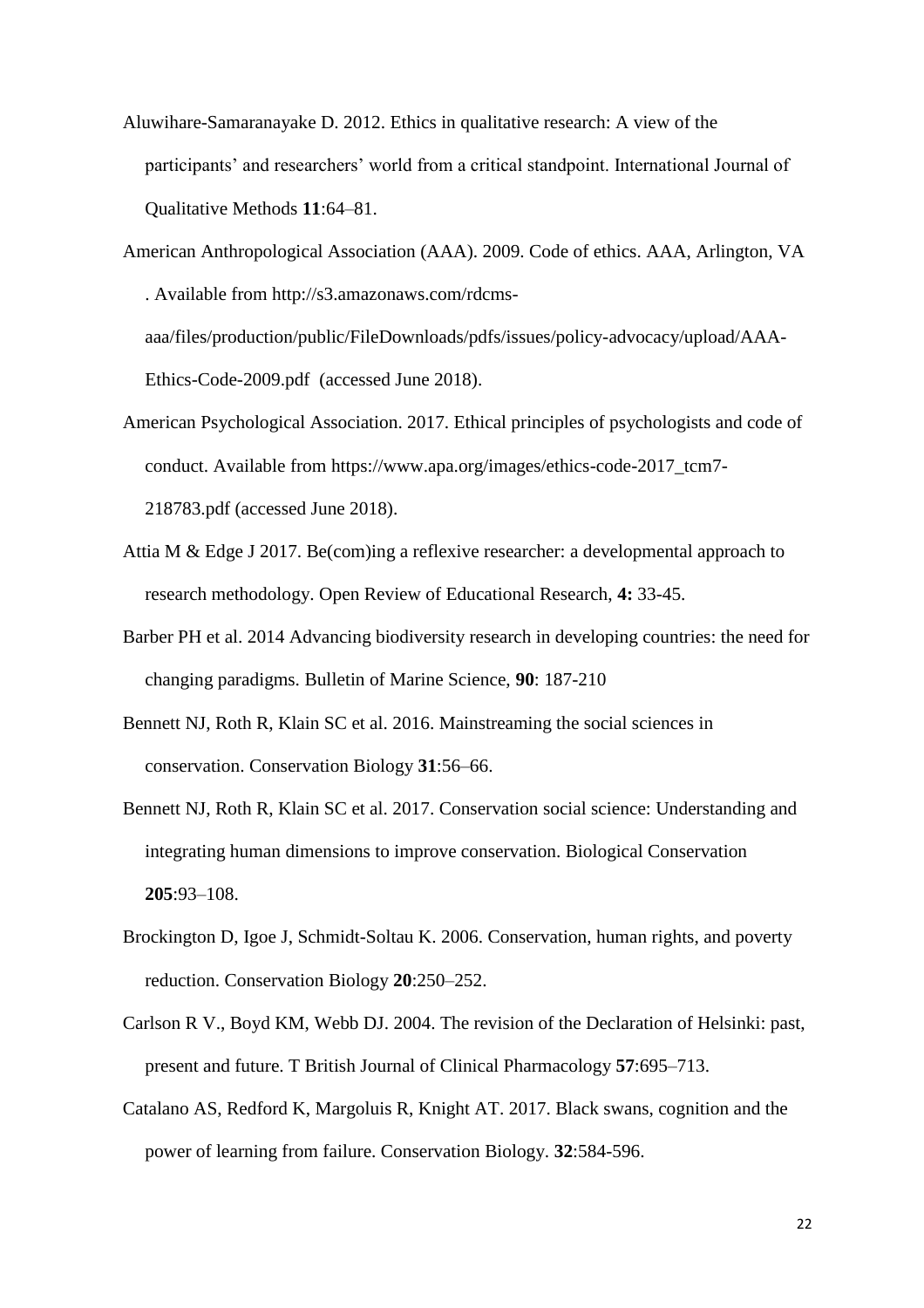- Cronin-Furman K, Lake M. 2018. Ethics Abroad: Fieldwork in Fragile and Violent Contexts. PS - Political Science and Politics **51**:607–614.
- de Laine M. 2000. Ethical dilemmas: the demands and expectations of various audiences. Pages 120–145 Fieldwork, participation, and practice: Ethics and Dilemmas in qualitative research. Sage Publications, London.
- Dyer S, Demeritt D. 2009. Un-ethical review? Why it is wrong to apply the medical model of research governance to human geography. Progress in Human Geography **33**:46–64.
- Duffy R et al. 2019. Why we must question the militarization of conservation. Biological Conservation, **232**:66-73.
- ESRC (Economic and Social Research Council). 2015. Research ethics. ESRC, Swindon. Available from https://esrc.ukri.org/funding/guidance-for-applicants/research-ethics/ (accessed August 2018).
- Fairhead J, Leach M, Scoones I. 2012. Green Grabbing: a new appropriation of nature? Journal of Peasant Studies **39**:237–261.
- Fox HE, Christian C, Nordby JC, Pergams ORW, Peterson GD, Pyke CR. 2006. Perceived barriers to integrating social science and conservation. Conservation Biology **20**:1817– 1820.
- Guillemin M, Gillam L. 2004. Ethics, reflexivity, and 'Ethically important moments' in research. Qualitative Inquiry **10**:261–280.
- Hayward MW, Callen A, Allen BL et al. 2019.Deconstructing compassionate conservation. Conservation Biology. **33**:760-768
- Ibbett H, Brittain S. (2019). Conservation publications and their provisions to protect research participants. Conservation Biology. **34**:80-92
- Kareiva P, Marvier M. 2012. What Is Conservation Science? BioScience **62**:962–969.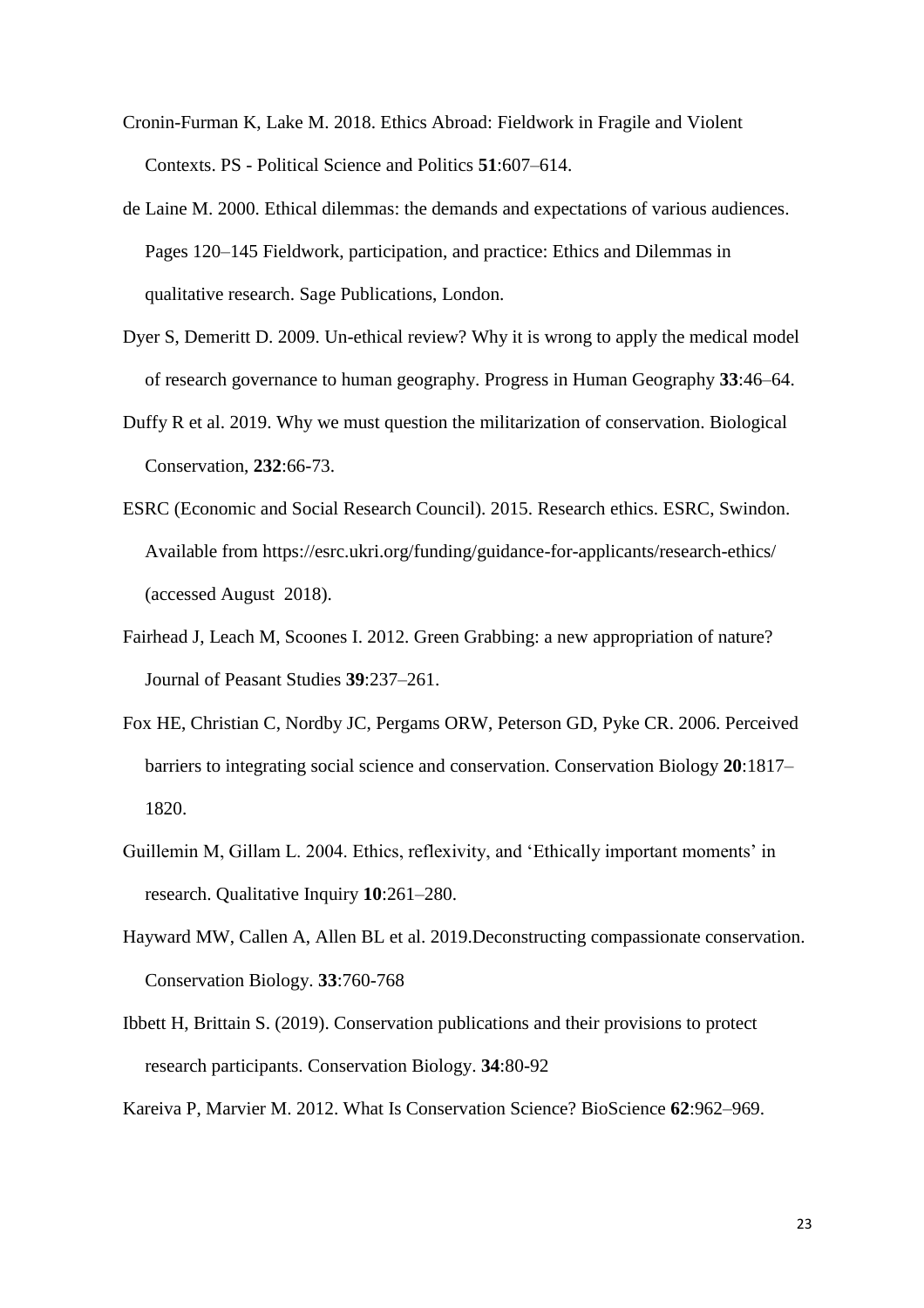- Karnieli-miller O, Strier R, Pessach L. 2009. Power Relations in Qualitative Research. Qualitative Health Research. **19**:279–289.
- Kiik L. 2019. ConservationLand: Towards the anthropology of professionals in global nature conservation. Critique of Anthropology
- Lewis J. 2016. 'Our life has turned upside down! And nobody cares.' Hunter Gatherer Research **2**:375–384.
- Lewis, J., Freeman L, Borreill S. et al. 2010. 'Free, Prior and Informed Consent: Implications for Sustainable Forest Management in the Congo Basin.' In *Governing Africa's Forests in a Globalised World.* Edited by Laura German, Alain Karsenty and Anne-Marie Tiani. Earthscan: London, pp 319-331.
- Lukes S. 2005. Power: A Radical view. (Second edition) London, Palgrave.
- Lunn J. 2014. Fieldwork in the Global South. Ethical challenges and dilemmas. Routledge, Abingdon, UK.
- Mascia MB et al. 2003. Conservation and the Social Sciences. Conservation Biology **17**:649–650.
- Minteer BA, Collins JP. 2005. Ecological ethics: Building a new tool kit for ecologists and biodiversity managers. Conservation Biology **19**:1803–1812.
- Neely A, Nguse T. 2015. Relationships and research methods. Page in J. M. Tom Perreault, Gavin Bridge, editor. The Routledge Handbook of Political Ecology first edit. Routledge.
- Newing H. 2011. Conducting Research in Conservation. A social science perspective. Taylor & Francis, Abingdon, UK.
- Newing H, Perram A. 2019. What do you know about conservation and human rights. Oryx **53:**595-596.
- Palmer J, Fam D, Smith T, Kilham S. 2014. Ethics in fieldwork: Reflections on the unexpected. Qualitative Report **19**:1–14.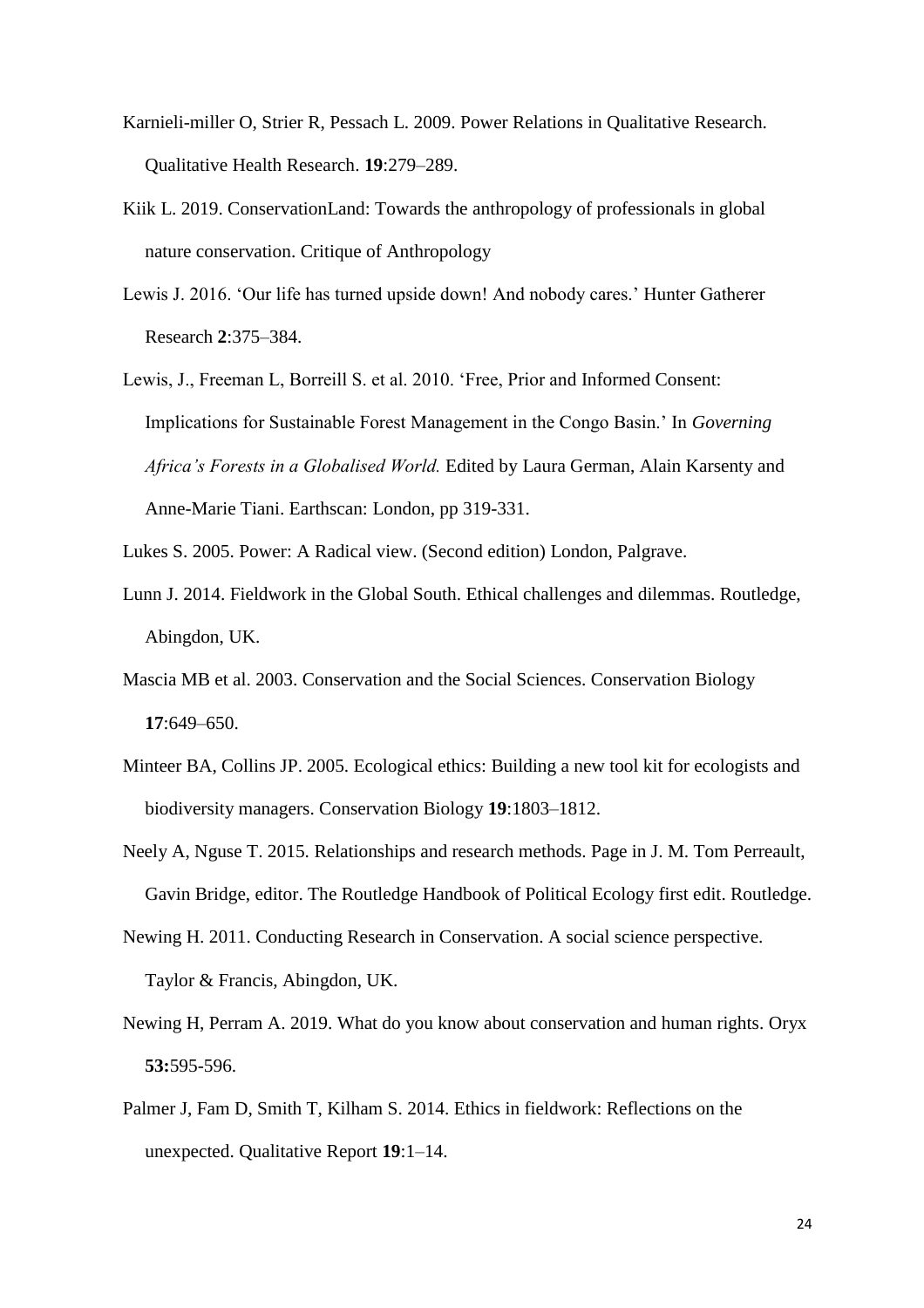- Parks T .2008. The rise and fall of donor funding for advocacy NGOs: understanding the impacts. Development in Practice. **18**:213-223
- Payne G, Payne J. 2004. Objectivity. in Key Concepts in Social Research. Sage Publications, location .
- Peluso NL. 1993. Coercing conservation? The politics of state resource control. Global Environmental Change **3**:199–217.
- Perry JE. 2011. Managing moral distress: A strategy for resolving ethical dilemmas. Business Horizons **54**:393–397.
- Poudyal M et al. 2018. Who bears the cost of forest conservation? PeerJ **6**:e5106.
- Redpath SM et al. 2013. Understanding and managing conservation conflicts. Trends in Ecology & Evolution **28**:100–109.
- Redpath SM, Gutierrez RJ, Wood KA, & Young JC. 2015. Conflicts in Conservation, Cambridge University Press.
- Robinson JG. 2011. Ethical pluralism, pragmatism, and sustainability in conservation practice. Biological Conservation **144**:958–965.
- Saltz D, Justus J, Huffaker B. 2018. The crucial but underrepresented role of philosophy in conservation science curricula. Conservation Biology:1–10.
- Sandbrook C. 2018. Weak yet strong: the uneven power relations of conservation. Oryx **51**:379–380.
- Sandbrook C, Adams WM, Büscher B, Vira B. 2013. Social Research and Biodiversity Conservation. Conservation Biology **27**:1487–1490.
- Sarna-Wojcicki D, Perret M, Eitzel M V., Fortmann L. 2017. Where Are the Missing Coauthors? Authorship Practices in Participatory Research. Rural Sociology **82**:713– 746.
- Schultz PW. 2011. Conservation Means Behavior. Conservation Biology **25**:1080–1083.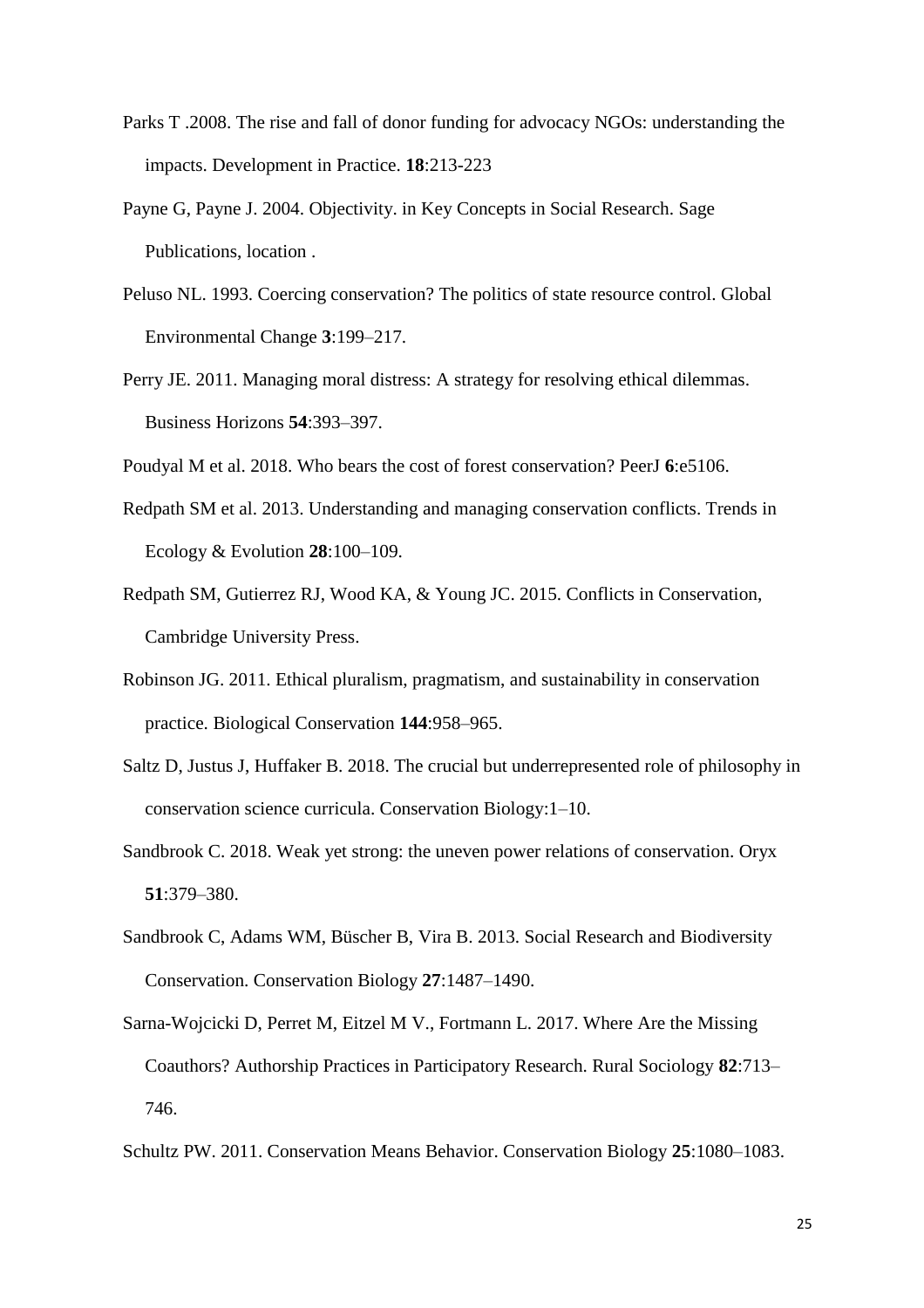- Speiglman R, Spear P. 2008. The Role of Institutional Review Boards: Now you see them, now you don't. The Handbook of Social Research Ethics:121–134.
- St John FAV, Edwards-Jones G, Jones JPG. 2010. Conservation and human behavior: Lessons from social psychology. Wildlife Research **37**:658–667.
- St John FAV et al. 2016. Research ethics: Assuring anonymity at the individual level may not be sufficient to protect research participants from harm. Biological Conservation **196**:208–209.
- St John FAV, Keane AM, Jones JPG, Milner-Gulland EJ. 2014. Robust study design is as important on the social as it is on the ecological side of applied ecological research. Journal of Applied Ecology **51**:1479–1485.
- Sultana F. 2007. Reflexivity, positionality and participatory ethics: Negotiating fieldwork dilemmas in international research. Acme **6**:374–385.
- Sundberg J. 2015. Ethics, entanglement and political ecology. Pages 117–127 in J. M. Tom Perreault, Gavin Bridge, editor. The Routledge Handbook of Political Ecology. Routledge, Abingdon.
- Tilman D, Clark M, Williams DR, Kimmel K, Polasky S, Packer C. 2017. Future threats to biodiversity and pathways to their prevention. Nature **546**:73–81.
- Valentine G. 2005. Geography and ethics: Moral geographies? Ethical commitment in research and teaching. Progress in Human Geography **29**:483–487.
- Vanclay F, Baines JT, Taylor CN. 2013. Principles for ethical research involving humans: ethical professional practice in impact assessment Part I. Impact Assessment and Project Appraisal **31**:243–253.
- Von Essen E, Hansen HP, Nordström Källström H, Peterson MN, Peterson TR. 2014. Deconstructing the poaching phenomenon. British Journal of Criminology **54**:632–651.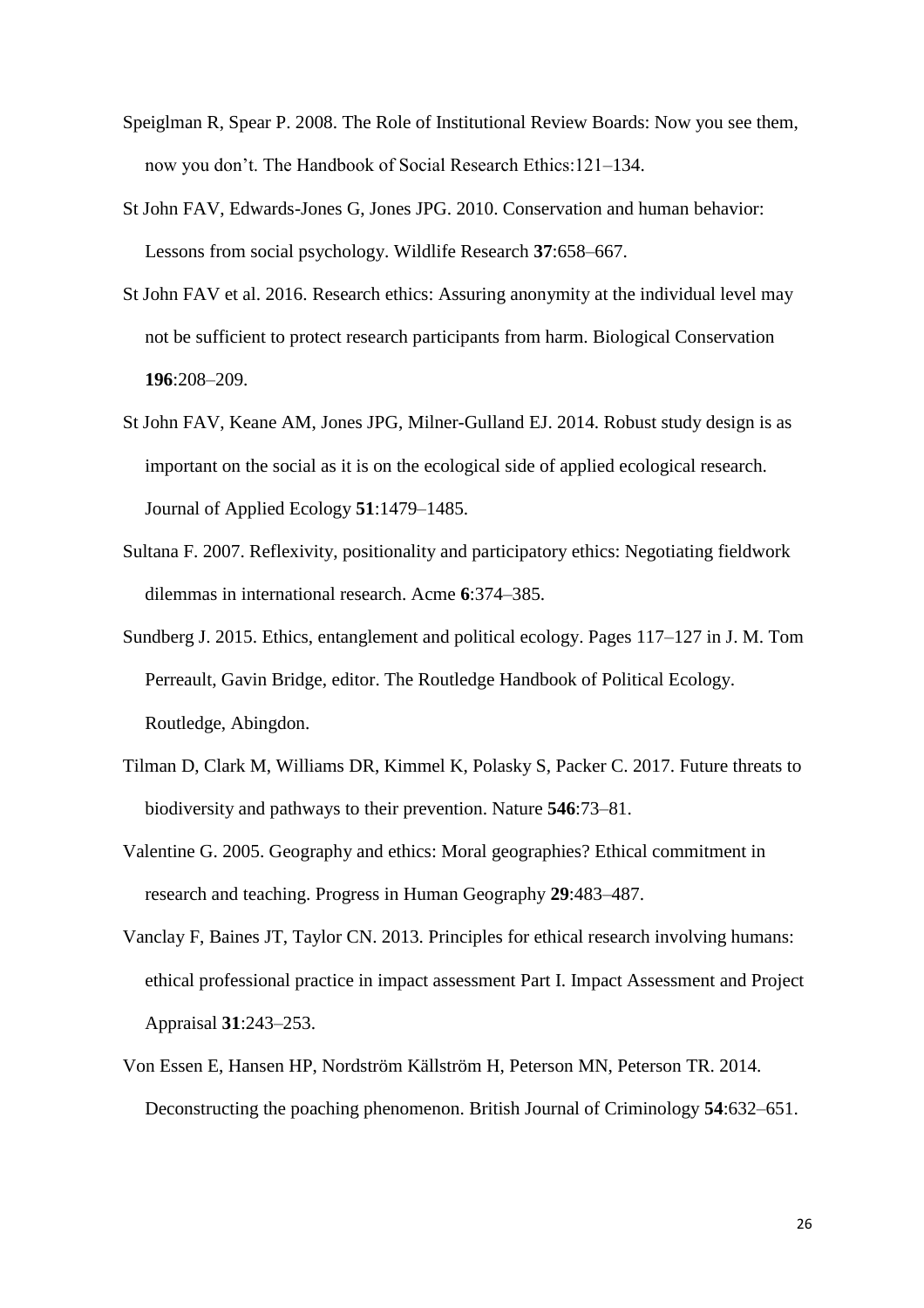Wallach AD, Bekoff M,Batavia C, Nelson MP, Ramp D. 2018. Summoning compassion to address the challenges of conservation. Conservation Biology **32:**1255-1265

Wiles R. 2013 What are Qualitative Research Ethics? Bloomsbury Academic, London.

Woodhouse E, de Lange E, Milner-Gulland EJ. 2016. Evaluating the impacts of conservation interventions on human well-being. Guidance for practitioners. IIED, London.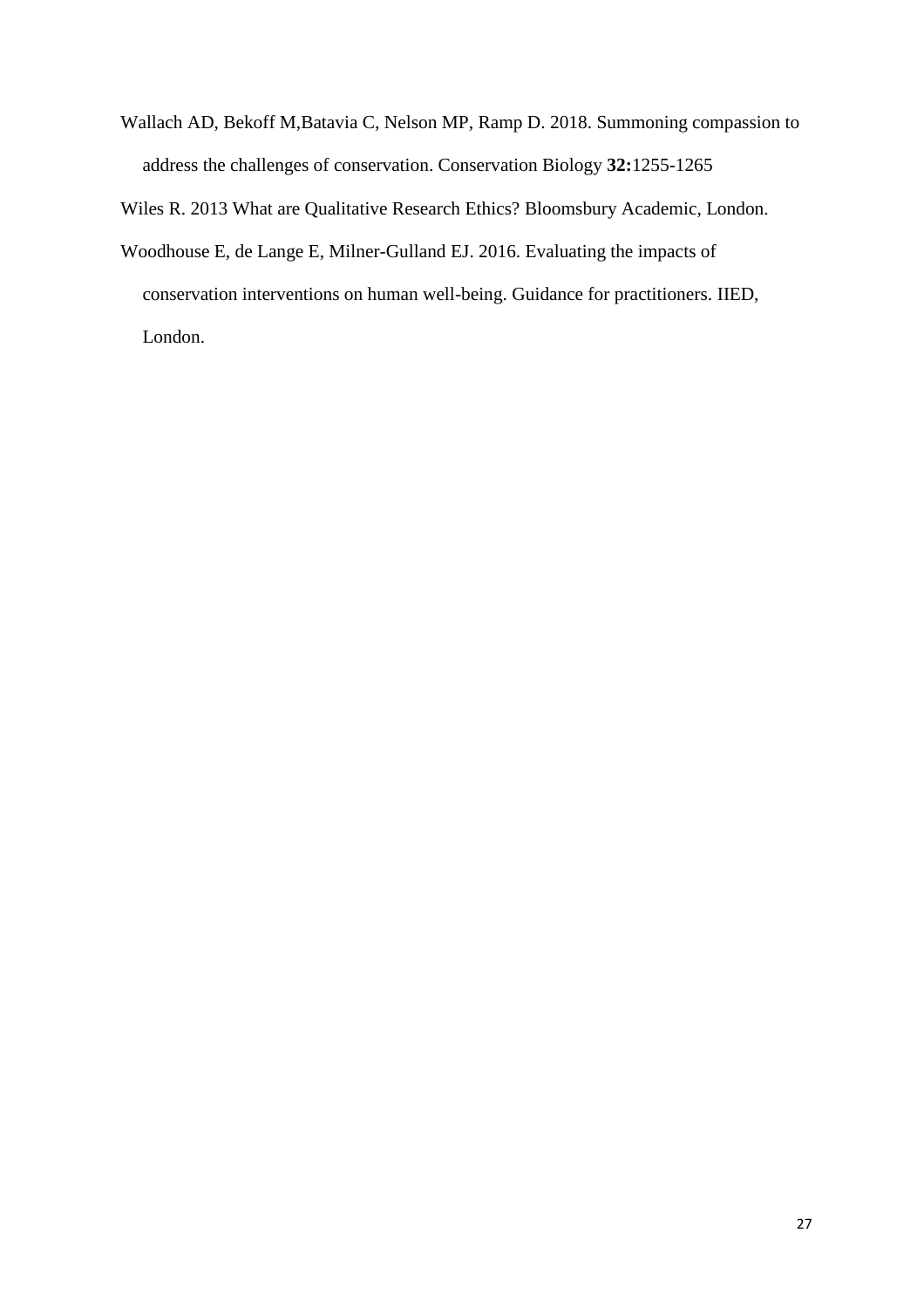Table 1. Summary of key issues identified by attendees of a workshop on the issues

commonly encountered by during conservation research that are of ethical concern.

| <b>Ethical challenge encountered</b>                                     | <b>Section in the article</b> |
|--------------------------------------------------------------------------|-------------------------------|
|                                                                          | where challenge is            |
|                                                                          | discussed                     |
| Inappropriate and irrelevant institutional ethics procedures – when      | "Institutional Ethical        |
| researchers have to comply with procedures that make less sense in their | Responsibilities"             |
| research context                                                         |                               |
| How to conduct oneself in the context of illegal activities - witnessing | "Conflicts of values"         |
| or learning of illegal activities; navigating the line between being a   |                               |
| researcher vs. an informant                                              |                               |
| Who should research be serving? Participants? Researchers? Funders?      |                               |
| Conducting research in contested spaces where conservation is not        |                               |
| perceived as a good thing.                                               |                               |
| Managing participant expectations - honesty, transparency, and           |                               |
| humility. -Fairness of conducting research when it may have little       |                               |
| immediate or direct benefit for participants                             |                               |
| Poor prior knowledge of culture and preexisting conflicts when arriving, | "Power Dynamics"              |
| which one may become drawn into                                          |                               |
| Research permits – accompaniment or monitoring by government or          |                               |
| nongovernmental organizations, dilemmas over who researchers are         |                               |
| accountable and responsible to                                           |                               |
| Mistrust arising between different actors                                |                               |
| Consideration of the narratives researchers adopt when discussing        | The legacy of research        |
| findings – how narratives reinforce stereotypes                          |                               |